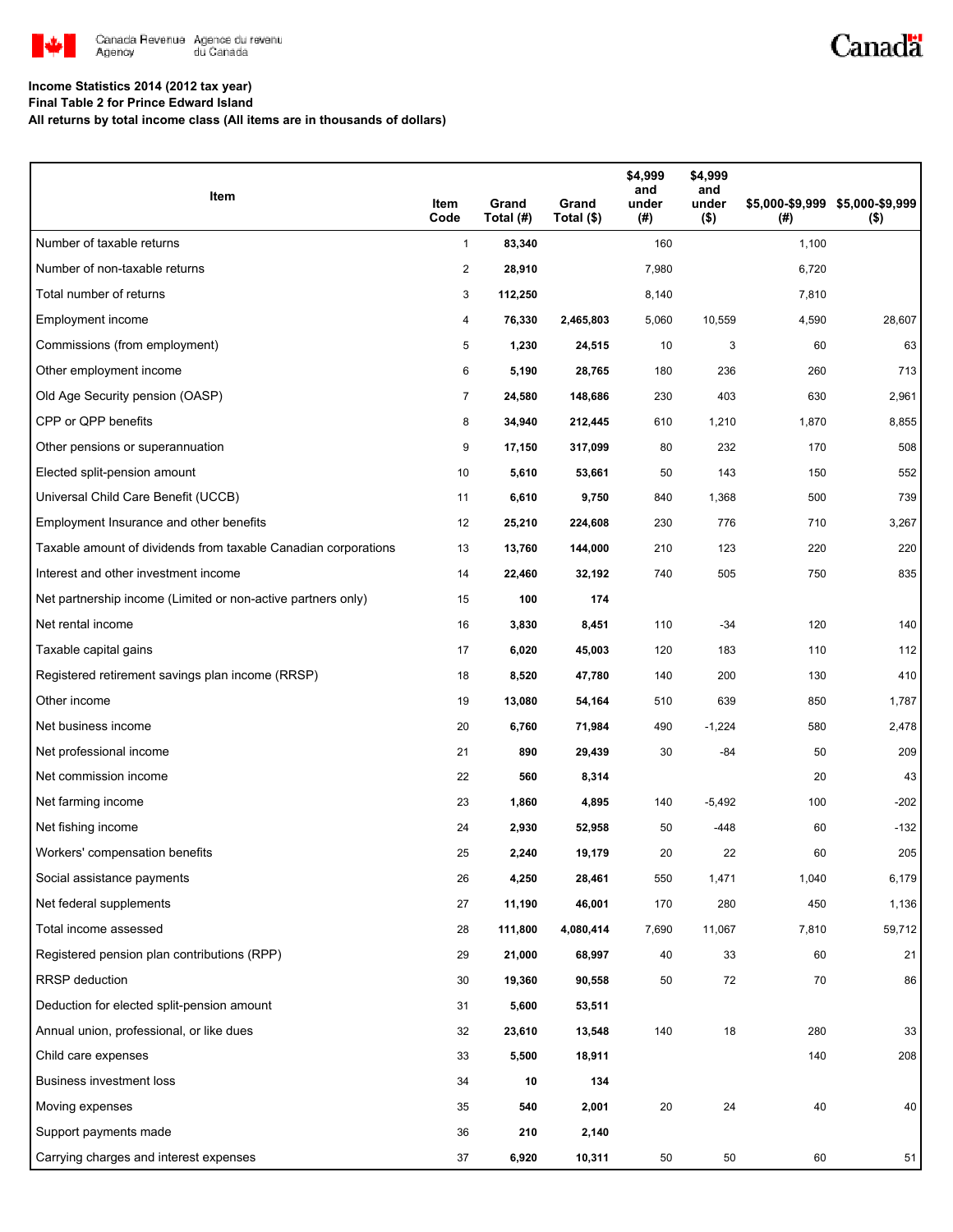

# Canadä

### **Income Statistics 2014 (2012 tax year)**

**Final Table 2 for Prince Edward Island**

**All returns by total income class (All items are in thousands of dollars)**

| Item                                                                                           | Item<br>Code | Grand<br>Total (#) | Grand<br>Total (\$) | \$4,999<br>and<br>under<br>(#) | \$4,999<br>and<br>under<br>$($ \$) | $($ #) | \$5,000-\$9,999 \$5,000-\$9,999<br>$($ \$) |
|------------------------------------------------------------------------------------------------|--------------|--------------------|---------------------|--------------------------------|------------------------------------|--------|--------------------------------------------|
| Deductions for CPP/QPP contributions on self-employment and<br>other earnings                  | 38           | 6,660              | 5,458               | 100                            | 8                                  | 490    | 84                                         |
| Deductions for provincial parental insurance plan (PPIP) premiums<br>on self-employment income | 39           |                    |                     |                                |                                    |        |                                            |
| Exploration and development expenses                                                           | 40           | 50                 | 522                 |                                |                                    |        |                                            |
| Other employment expenses                                                                      | 41           | 2,180              | 9,782               |                                |                                    | 10     | 70                                         |
| Clergy residence deduction                                                                     | 42           | 140                | 1,492               |                                |                                    |        |                                            |
| Other deductions                                                                               | 43           | 4,710              | 4,518               | 100                            | 46                                 | 130    | 47                                         |
| Total deductions before adjustments                                                            | 44           | 56,570             | 281,912             | 520                            | 344                                | 1,110  | 650                                        |
| Social benefits repayment                                                                      | 45           | 2,250              | 5,728               |                                |                                    |        |                                            |
| Net income after adjustments                                                                   | 46           | 111,450            | 3,798,041           | 7,360                          | 15,804                             | 7,810  | 59,116                                     |
| Canadian Forces personnel and police deduction                                                 | 47           |                    |                     |                                |                                    |        |                                            |
| Security options deductions                                                                    | 48           | 30                 | 431                 |                                |                                    |        |                                            |
| Other payments deductions                                                                      | 49           | 16,900             | 93,630              | 730                            | 1,773                              | 1,530  | 7,520                                      |
| Non-capital losses of other years                                                              | 50           | 110                | 1,012               |                                |                                    |        |                                            |
| Net capital losses of other years                                                              | 51           | 1,280              | 2,424               |                                |                                    |        |                                            |
| Capital gains deduction                                                                        | 52           | 360                | 23,600              |                                |                                    |        |                                            |
| Northern residents deductions                                                                  | 53           | 100                | 207                 |                                |                                    |        |                                            |
| Additional deductions                                                                          | 54           | 990                | 4,463               | 10                             | 21                                 | 20     | 79                                         |
| Farming/fishing losses of prior years                                                          | 55           | 120                | 1,506               |                                |                                    |        |                                            |
| Total deductions from net income                                                               | 56           | 19,420             | 127,447             | 740                            | 1,890                              | 1,560  | 7,623                                      |
| Taxable income assessed                                                                        | 57           | 109,920            | 3,671,118           | 7,010                          | 14,136                             | 7,310  | 51,509                                     |
| Basic personal amount                                                                          | 58           | 112,250            | 1,209,536           | 8,140                          | 85,380                             | 7,810  | 83,542                                     |
| Age amount                                                                                     | 59           | 23,960             | 148,042             | 240                            | 1,510                              | 640    | 4,260                                      |
| Spouse or common-law partner amount                                                            | 60           | 6,170              | 38,197              | 210                            | 1,771                              | 200    | 1,308                                      |
| Amount for eligible dependant                                                                  | 61           | 4,780              | 48,607              | 140                            | 1,335                              | 230    | 2,286                                      |
| Amount for children 17 and under                                                               | 62           | 15,620             | 59,855              | 380                            | 1,323                              | 400    | 1,349                                      |
| Amount for infirm dependants age 18 or older                                                   | 63           | 130                | 697                 |                                |                                    |        |                                            |
| CPP or QPP contributions through employment                                                    | 64           | 66,620             | 86,406              | 1,000                          | 139                                | 3,300  | 550                                        |
| CPP or QPP contributions on self-employment and other earnings                                 | 65           | 6,660              | 5,458               | 100                            | 8                                  | 490    | 84                                         |
| Employment Insurance premiums                                                                  | 66           | 70,320             | 35,092              | 2,470                          | 237                                | 4,210  | 520                                        |
| PPIP premiums paid                                                                             | 67           |                    |                     |                                |                                    |        |                                            |
| PPIP premiums payable on employment income                                                     | 68           |                    |                     |                                |                                    |        |                                            |
| PPIP premiums payable on self-employment income                                                | 69           |                    |                     |                                |                                    |        |                                            |
| Volunteer firefighters' amount                                                                 | 70           | 850                | 2,541               | 10                             | 39                                 |        |                                            |
| Canada employment amount                                                                       | 71           | 76,350             | 81,777              | 3,670                          | 3,612                              | 4,620  | 4,925                                      |
| Public transit amount                                                                          | 72           | 590                | 178                 | 50                             | 13                                 | 100    | 19                                         |
| Children's fitness amount                                                                      | 73           | 7,250              | 4,064               | 50                             | 22                                 | 50     | 22                                         |
| Children's arts amount                                                                         | 74           | 2,000              | 857                 | 20                             | 8                                  | 10     | $\overline{4}$                             |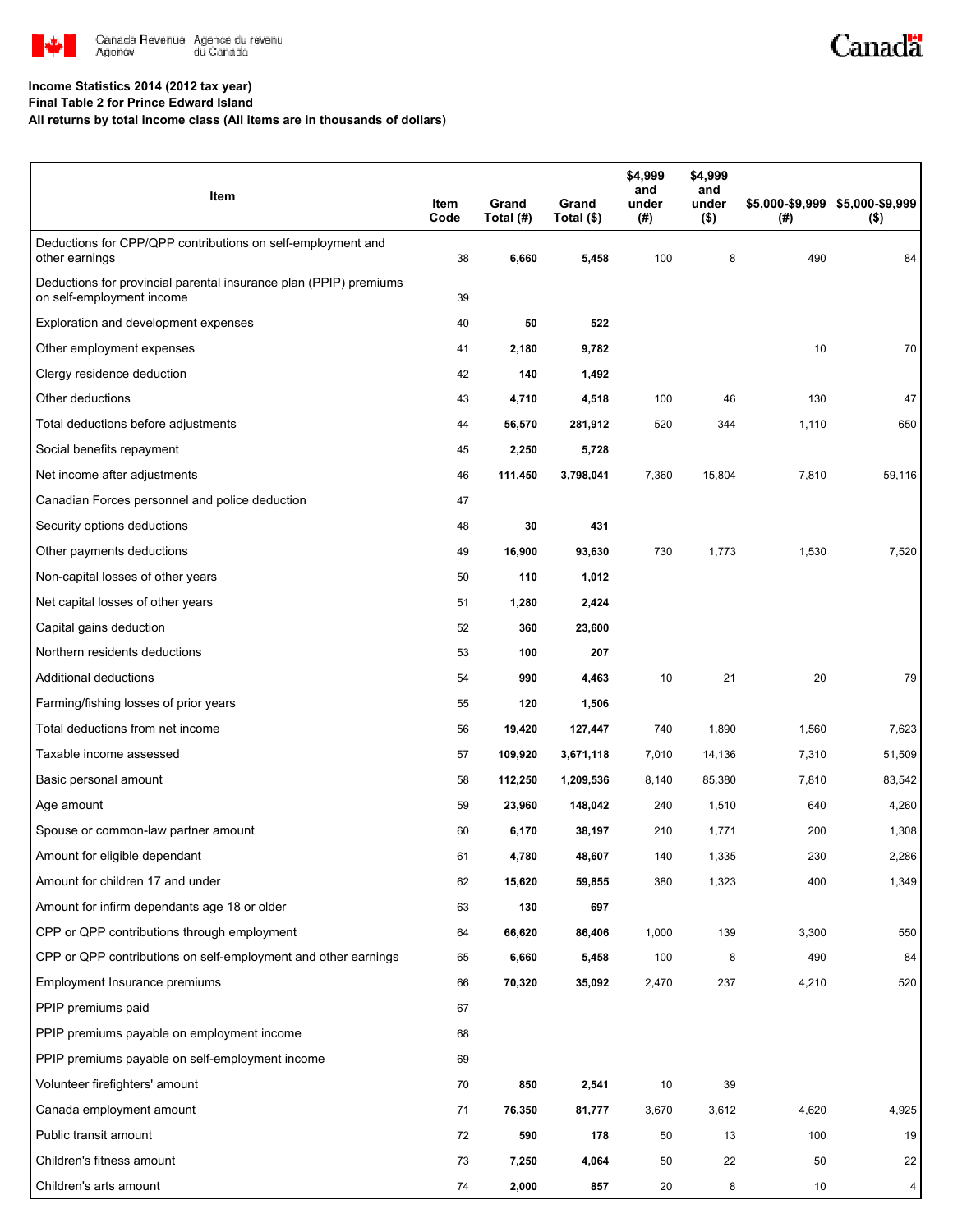

# Canadä

#### **Income Statistics 2014 (2012 tax year)**

**Final Table 2 for Prince Edward Island**

**All returns by total income class (All items are in thousands of dollars)**

|                                                                   |              |                    |                     | \$4,999<br>and | \$4,999<br>and   |       |                                            |
|-------------------------------------------------------------------|--------------|--------------------|---------------------|----------------|------------------|-------|--------------------------------------------|
| Item                                                              | Item<br>Code | Grand<br>Total (#) | Grand<br>Total (\$) | under<br>(#)   | under<br>$($ \$) | (#)   | \$5,000-\$9,999 \$5,000-\$9,999<br>$($ \$) |
| Home buyers' amount                                               | 75           | 720                | 3,267               |                |                  |       |                                            |
| Pension income amount                                             | 76           | 20,590             | 39,167              | 110            | 144              | 290   | 455                                        |
| Caregiver amount                                                  | 77           | 780                | 3,846               |                |                  |       |                                            |
| Disability amount                                                 | 78           | 4,330              | 32,619              | 260            | 1,998            | 440   | 3,310                                      |
| Disability amount transferred from a dependant                    | 79           | 1,590              | 15,562              |                |                  | 20    | 196                                        |
| Interest paid on student loans                                    | 80           | 4,610              | 2,739               | 30             | 11               | 40    | 24                                         |
| Tuition, education, and textbook amounts                          | 81           | 7,140              | 37,339              |                |                  |       |                                            |
| Tuition, education, and textbook amounts transferred from a child | 82           | 3,210              | 16,954              |                |                  |       |                                            |
| Amounts transferred from spouse or common-law partner             | 83           | 5,570              | 30,201              | 310            | 1,238            | 220   | 899                                        |
| Medical expenses                                                  | 84           | 27,410             | 64,480              | 330            | 386              | 500   | 603                                        |
| Total tax credits on personal amounts                             | 85           | 112,250            | 295,129             | 8,140          | 14,910           | 7,810 | 15,671                                     |
| Allowable charitable donations and government gifts               | 86           | 26,760             | 31,835              | 40             | 4                | 90    | 14                                         |
| Eligible cultural and ecological gifts                            | 87           | 40                 | 188                 |                |                  |       |                                            |
| Total tax credit on donations and gifts                           | 88           | 26,500             | 8,708               | 30             | $\mathbf{1}$     | 90    | 3                                          |
| Total federal non-refundable tax credits                          | 89           | 112,250            | 303,837             | 8,140          | 14,910           | 7,810 | 15,674                                     |
| Federal dividend tax credit                                       | 90           | 11,870             | 18,928              | 30             |                  | 20    |                                            |
| Overseas employment tax credit                                    | 91           | 60                 | 616                 |                |                  |       |                                            |
| Minimum tax carryover                                             | 92           | 190                | 504                 |                |                  |       |                                            |
| Basic federal tax                                                 | 93           | 71,290             | 337,242             | 50             | 8                | 80    | 27                                         |
| Federal Foreign Tax Credit                                        | 94           | 2,950              | 1,981               |                |                  |       |                                            |
| Federal Political contribution tax credit                         | 95           | 1,000              | 156                 |                |                  |       |                                            |
| <b>Investment Tax Credit</b>                                      | 96           | 1,070              | 1,315               |                |                  |       |                                            |
| Labour-sponsored funds tax credit                                 | 97           |                    |                     |                |                  |       |                                            |
| Alternative minimum tax payable                                   | 98           | 150                | 597                 |                |                  |       |                                            |
| Net federal tax                                                   | 99           | 71,120             | 333,711             | 50             | 8                | 70    | 27                                         |
| CPP contributions on self-employment                              | 100          | 6,660              | 10,915              | 100            | 16               | 490   | 167                                        |
| Social Benefits repayment                                         | 101          | 2,250              | 5,728               |                |                  |       |                                            |
| Net Provincial Tax                                                | 102          | 82,370             | 287,638             | 60             | 8                | 680   | 80                                         |
| Total tax payable                                                 | 103          | 83,340             | 638,001             | 160            | 32               | 1,100 | 275                                        |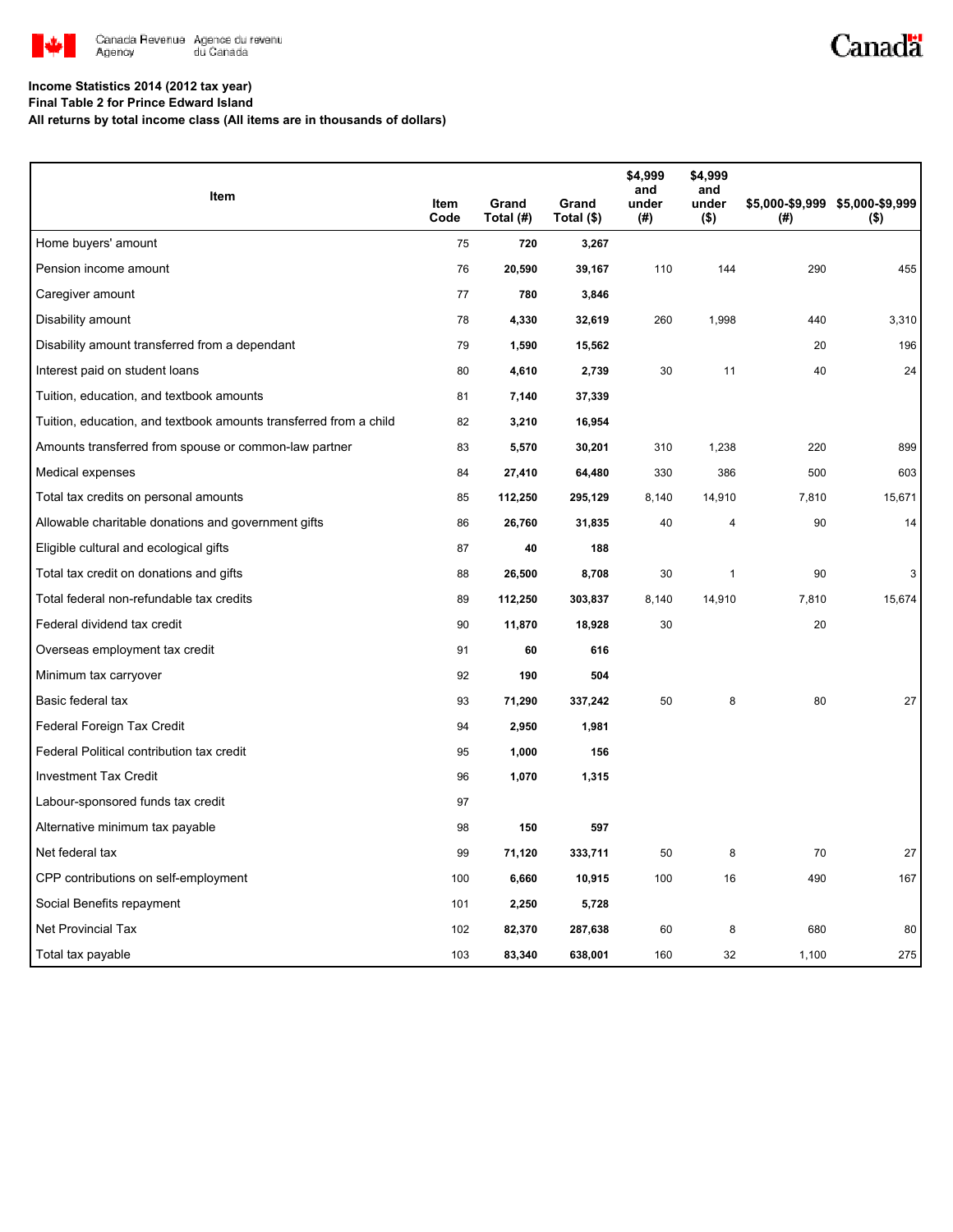| Item                                                                          | Item<br>Code   | (#)   | \$10,000-\$14,999 \$10,000-\$14,999 \$15,000-\$19,999 \$15,000-\$19,999 \$20,000-\$24,999 \$20,000-\$24,999<br>$($ \$) | (#)    | $($ \$) | (#)    | $($ \$) |
|-------------------------------------------------------------------------------|----------------|-------|------------------------------------------------------------------------------------------------------------------------|--------|---------|--------|---------|
| Number of taxable returns                                                     | $\mathbf{1}$   | 3,670 |                                                                                                                        | 6,890  |         | 9,110  |         |
| Number of non-taxable returns                                                 | $\overline{c}$ | 5,760 |                                                                                                                        | 5,930  |         | 1,430  |         |
| Total number of returns                                                       | 3              | 9,440 |                                                                                                                        | 12,820 |         | 10,540 |         |
| Employment income                                                             | 4              | 4,770 | 44,173                                                                                                                 | 5,570  | 66,706  | 6,640  | 105,021 |
| Commissions (from employment)                                                 | 5              | 80    | 149                                                                                                                    | 90     | 187     | 130    | 363     |
| Other employment income                                                       | 6              | 270   | 728                                                                                                                    | 300    | 1,029   | 340    | 1,397   |
| Old Age Security pension (OASP)                                               | $\overline{7}$ | 2,550 | 15,356                                                                                                                 | 6,110  | 38,602  | 3,190  | 19,785  |
| CPP or QPP benefits                                                           | 8              | 3,620 | 15,947                                                                                                                 | 6,660  | 32,728  | 4,080  | 26,179  |
| Other pensions or superannuation                                              | 9              | 510   | 1,590                                                                                                                  | 1,560  | 5,605   | 2,290  | 14,798  |
| Elected split-pension amount                                                  | 10             | 520   | 2,170                                                                                                                  | 690    | 4,432   | 700    | 6,259   |
| Universal Child Care Benefit (UCCB)                                           | 11             | 620   | 852                                                                                                                    | 720    | 1,027   | 720    | 1,043   |
| Employment Insurance and other<br>benefits                                    | 12             | 1,810 | 11,651                                                                                                                 | 3,150  | 24,574  | 3,790  | 33,842  |
| Taxable amount of dividends from<br>taxable Canadian corporations             | 13             | 500   | 592                                                                                                                    | 870    | 1,307   | 840    | 1,434   |
| Interest and other investment income                                          | 14             | 1,410 | 1,585                                                                                                                  | 2,410  | 2,229   | 2,010  | 2,183   |
| Net partnership income (Limited or<br>non-active partners only)               | 15             |       |                                                                                                                        |        |         |        |         |
| Net rental income                                                             | 16             | 180   | 419                                                                                                                    | 250    | 356     | 250    | 341     |
| Taxable capital gains                                                         | 17             | 210   | 203                                                                                                                    | 380    | 505     | 370    | 493     |
| Registered retirement savings plan<br>income (RRSP)                           | 18             | 300   | 1,028                                                                                                                  | 420    | 1,530   | 560    | 2,181   |
| Other income                                                                  | 19             | 980   | 2,073                                                                                                                  | 980    | 2,215   | 900    | 2,108   |
| Net business income                                                           | 20             | 670   | 4,045                                                                                                                  | 690    | 5,021   | 520    | 5,190   |
| Net professional income                                                       | 21             | 50    | 287                                                                                                                    | 50     | 324     | 40     | 318     |
| Net commission income                                                         | 22             | 40    | 146                                                                                                                    | 30     | 148     | 50     | 290     |
| Net farming income                                                            | 23             | 170   | $-563$                                                                                                                 | 190    | $-167$  | 130    | $-29$   |
| Net fishing income                                                            | 24             |       |                                                                                                                        | 240    | 388     | 270    | 1,124   |
| Workers' compensation benefits                                                | 25             | 140   | 752                                                                                                                    | 260    | 1,612   | 310    | 2,805   |
| Social assistance payments                                                    | 26             | 1,010 | 7,582                                                                                                                  | 630    | 4,459   | 480    | 3,733   |
| Net federal supplements                                                       | 27             | 2,100 | 7,283                                                                                                                  | 5,370  | 28,503  | 1,930  | 5,401   |
| Total income assessed                                                         | 28             | 9,440 | 118,126                                                                                                                | 12,820 | 223,474 | 10,540 | 236,541 |
| Registered pension plan contributions<br>(RPP)                                | 29             | 110   | 77                                                                                                                     | 230    | 154     | 490    | 403     |
| RRSP deduction                                                                | 30             | 200   | 204                                                                                                                    | 370    | 642     | 700    | 1,046   |
| Deduction for elected split-pension<br>amount                                 | 31             | 40    | 48                                                                                                                     | 210    | 296     | 380    | 886     |
| Annual union, professional, or like<br>dues                                   | 32             | 380   | 58                                                                                                                     | 600    | 101     | 1,170  | 265     |
| Child care expenses                                                           | 33             | 210   | 398                                                                                                                    | 400    | 820     | 530    | 1,308   |
| <b>Business investment loss</b>                                               | 34             |       |                                                                                                                        |        |         |        |         |
| Moving expenses                                                               | 35             | 50    | 90                                                                                                                     | 50     | 81      | 60     | 135     |
| Support payments made                                                         | 36             |       |                                                                                                                        |        |         |        |         |
| Carrying charges and interest<br>expenses                                     | 37             | 140   | 112                                                                                                                    | 380    | 175     | 430    | 267     |
| Deductions for CPP/QPP contributions<br>on self-employment and other earnings | 38             | 580   | 183                                                                                                                    | 600    | 252     | 580    | 293     |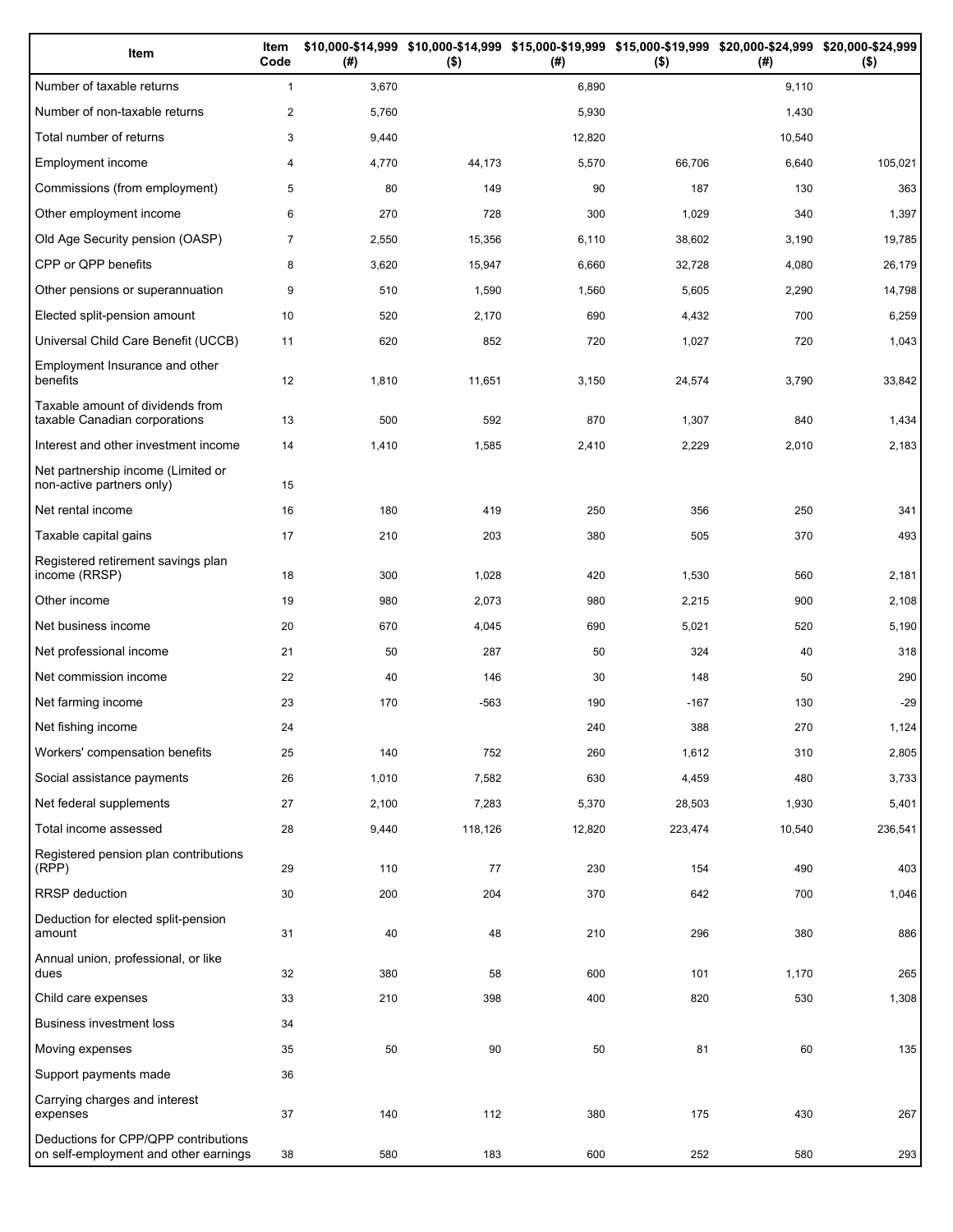| Item                                                                                              | Item<br>Code | (# )  | \$10,000-\$14,999 \$10,000-\$14,999 \$15,000-\$19,999 \$15,000-\$19,999 \$20,000-\$24,999 \$20,000-\$24,999<br>$($ \$) | (# )   | $($ \$) | (# )   | $($ \$) |
|---------------------------------------------------------------------------------------------------|--------------|-------|------------------------------------------------------------------------------------------------------------------------|--------|---------|--------|---------|
| Deductions for provincial parental<br>insurance plan (PPIP) premiums on<br>self-employment income | 39           |       |                                                                                                                        |        |         |        |         |
| Exploration and development expenses                                                              | 40           |       |                                                                                                                        |        |         |        |         |
| Other employment expenses                                                                         | 41           |       |                                                                                                                        | 50     | 79      | 80     | 202     |
| Clergy residence deduction                                                                        | 42           |       |                                                                                                                        |        |         |        |         |
| Other deductions                                                                                  | 43           | 310   | 163                                                                                                                    | 510    | 264     | 650    | 369     |
| Total deductions before adjustments                                                               | 44           | 1,730 | 1,438                                                                                                                  | 2,770  | 2,908   | 3,940  | 5,220   |
| Social benefits repayment                                                                         | 45           |       |                                                                                                                        |        |         |        |         |
| Net income after adjustments                                                                      | 46           | 9,430 | 116,707                                                                                                                | 12,810 | 220,582 | 10,540 | 231,329 |
| Canadian Forces personnel and police<br>deduction                                                 | 47           |       |                                                                                                                        |        |         |        |         |
| Security options deductions                                                                       | 48           |       |                                                                                                                        |        |         |        |         |
| Other payments deductions                                                                         | 49           | 3,190 | 15,617                                                                                                                 | 6,050  | 34,574  | 2,480  | 11,939  |
| Non-capital losses of other years                                                                 | 50           |       |                                                                                                                        | 20     | 94      | 10     | 57      |
| Net capital losses of other years                                                                 | 51           | 30    | 13                                                                                                                     | 40     | 31      | 60     | 45      |
| Capital gains deduction                                                                           | 52           |       |                                                                                                                        |        |         | 10     | 48      |
| Northern residents deductions                                                                     | 53           |       |                                                                                                                        |        |         |        |         |
| Additional deductions                                                                             | 54           | 60    | 158                                                                                                                    | 160    | 803     | 190    | 811     |
| Farming/fishing losses of prior years                                                             | 55           |       |                                                                                                                        | 10     | 47      | 10     | 136     |
| Total deductions from net income                                                                  | 56           | 3,270 | 15,840                                                                                                                 | 6,180  | 35,577  | 2,640  | 13,037  |
| Taxable income assessed                                                                           | 57           | 9,100 | 100,880                                                                                                                | 12,670 | 185,170 | 10,450 | 218,334 |
| Basic personal amount                                                                             | 58           | 9,440 | 101,532                                                                                                                | 12,820 | 138,393 | 10,540 | 113,870 |
| Age amount                                                                                        | 59           | 2,560 | 17,163                                                                                                                 | 6,120  | 41,085  | 3,200  | 21,466  |
| Spouse or common-law partner<br>amount                                                            | 60           | 440   | 2,738                                                                                                                  | 690    | 3,279   | 670    | 3,749   |
| Amount for eligible dependant                                                                     | 61           | 440   | 4,585                                                                                                                  | 660    | 6,927   | 710    | 7,164   |
| Amount for children 17 and under                                                                  | 62           | 670   | 2,285                                                                                                                  | 1,110  | 3,989   | 1,270  | 4,680   |
| Amount for infirm dependants age 18<br>or older                                                   | 63           | 10    | 59                                                                                                                     |        |         | 10     | 65      |
| CPP or QPP contributions through<br>employment                                                    | 64           | 4,030 | 1,309                                                                                                                  | 5,040  | 2,330   | 6,210  | 4,011   |
| CPP or QPP contributions on<br>self-employment and other earnings                                 | 65           | 580   | 183                                                                                                                    | 600    | 252     | 580    | 293     |
| Employment Insurance premiums                                                                     | 66           | 4,410 | 812                                                                                                                    | 5,330  | 1,242   | 6,450  | 1,940   |
| PPIP premiums paid                                                                                | 67           |       |                                                                                                                        |        |         |        |         |
| PPIP premiums payable on<br>employment income                                                     | 68           |       |                                                                                                                        |        |         |        |         |
| PPIP premiums payable on<br>self-employment income                                                | 69           |       |                                                                                                                        |        |         |        |         |
| Volunteer firefighters' amount                                                                    | 70           | 20    | 48                                                                                                                     | 30     | 90      | 30     | 99      |
| Canada employment amount                                                                          | 71           | 4,820 | 5,134                                                                                                                  | 5,650  | 6,050   | 6,760  | 7,263   |
| Public transit amount                                                                             | 72           | 90    | 22                                                                                                                     | 60     | 16      | 60     | 20      |
| Children's fitness amount                                                                         | 73           | 90    | 43                                                                                                                     | 210    | 92      | 310    | 134     |
| Children's arts amount                                                                            | 74           | 20    | $\overline{7}$                                                                                                         | 50     | 24      | 70     | 24      |
| Home buyers' amount                                                                               | 75           |       |                                                                                                                        | 20     | 104     | 40     | 167     |
| Pension income amount                                                                             | 76           | 950   | 1,525                                                                                                                  | 2,080  | 3,473   | 2,740  | 5,250   |
| Caregiver amount                                                                                  | 77           | 20    | 77                                                                                                                     | 40     | 196     | 90     | 368     |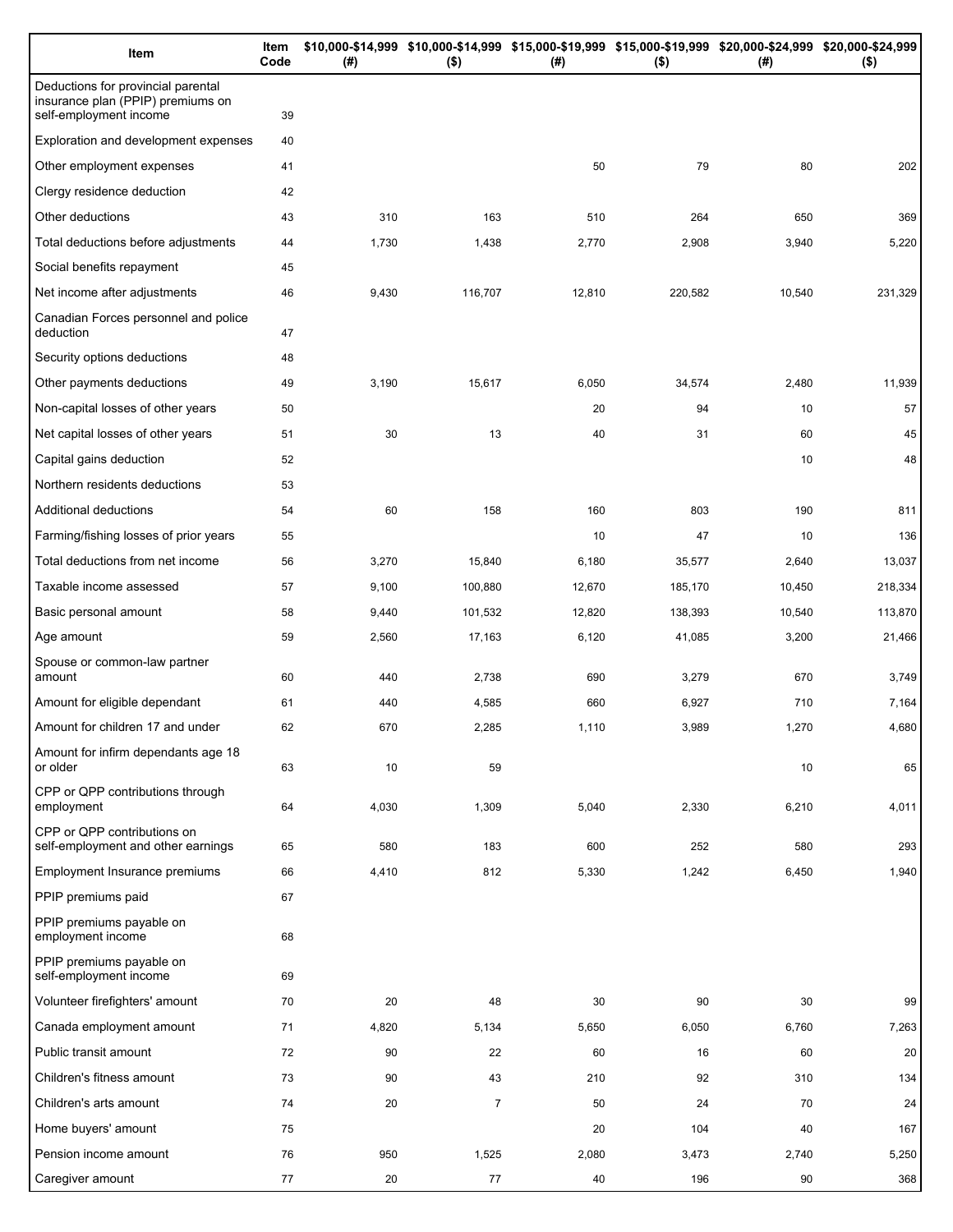| Item                                                                 | Item<br>Code | (#)   | \$10,000-\$14,999 \$10,000-\$14,999 \$15,000-\$19,999 \$15,000-\$19,999 \$20,000-\$24,999 \$20,000-\$24,999<br>$($ \$) | (#)    | $($ \$)      | (#)    | $($ \$) |
|----------------------------------------------------------------------|--------------|-------|------------------------------------------------------------------------------------------------------------------------|--------|--------------|--------|---------|
| Disability amount                                                    | 78           | 540   | 4,053                                                                                                                  | 580    | 4,379        | 570    | 4,265   |
| Disability amount transferred from a<br>dependant                    | 79           | 40    | 383                                                                                                                    | 90     | 821          | 140    | 1,291   |
| Interest paid on student loans                                       | 80           | 110   | 44                                                                                                                     | 290    | 123          | 440    | 203     |
| Tuition, education, and textbook<br>amounts                          | 81           | 820   | 942                                                                                                                    | 1,290  | 5,159        | 1,070  | 6,623   |
| Tuition, education, and textbook<br>amounts transferred from a child | 82           |       |                                                                                                                        | 40     | 172          | 80     | 380     |
| Amounts transferred from spouse or<br>common-law partner             | 83           | 750   | 3.862                                                                                                                  | 1,080  | 6,323        | 740    | 4,450   |
| Medical expenses                                                     | 84           | 1,390 | 1,933                                                                                                                  | 3,440  | 7,801        | 4,000  | 9,325   |
| Total tax credits on personal amounts                                | 85           | 9,440 | 22,320                                                                                                                 | 12,820 | 34,853       | 10,540 | 29,565  |
| Allowable charitable donations and<br>government gifts               | 86           | 400   | 161                                                                                                                    | 1,450  | 1,015        | 1,930  | 1,441   |
| Eligible cultural and ecological gifts                               | 87           |       |                                                                                                                        |        |              |        |         |
| Total tax credit on donations and gifts                              | 88           | 390   | 40                                                                                                                     | 1,440  | 263          | 1,900  | 380     |
| Total federal non-refundable tax credits                             | 89           | 9,440 | 22,359                                                                                                                 | 12,820 | 35,117       | 10,540 | 29,945  |
| Federal dividend tax credit                                          | 90           | 150   | 10                                                                                                                     | 310    | 38           | 520    | 77      |
| Overseas employment tax credit                                       | 91           |       |                                                                                                                        |        |              |        |         |
| Minimum tax carryover                                                | 92           |       |                                                                                                                        |        |              |        |         |
| Basic federal tax                                                    | 93           | 1,480 | 323                                                                                                                    | 3,870  | 2,257        | 6,420  | 6,306   |
| Federal Foreign Tax Credit                                           | 94           | 10    | $\mathbf{1}$                                                                                                           | 50     | 5            | 110    | 10      |
| Federal Political contribution tax credit                            | 95           |       |                                                                                                                        | 10     | $\mathbf{1}$ | 30     | 3       |
| <b>Investment Tax Credit</b>                                         | 96           |       |                                                                                                                        | 50     | 18           | 60     | 36      |
| Labour-sponsored funds tax credit                                    | 97           |       |                                                                                                                        |        |              |        |         |
| Alternative minimum tax payable                                      | 98           |       |                                                                                                                        |        |              |        |         |
| Net federal tax                                                      | 99           | 1,470 | 322                                                                                                                    | 3,860  | 2,234        | 6,400  | 6,258   |
| CPP contributions on self-employment                                 | 100          | 580   | 367                                                                                                                    | 600    | 505          | 580    | 585     |
| Social Benefits repayment                                            | 101          |       |                                                                                                                        |        |              |        |         |
| <b>Net Provincial Tax</b>                                            | 102          | 3,440 | 929                                                                                                                    | 6,770  | 3.668        | 9,060  | 8,415   |
| Total tax payable                                                    | 103          | 3,670 | 1,618                                                                                                                  | 6,890  | 6,407        | 9,110  | 15,259  |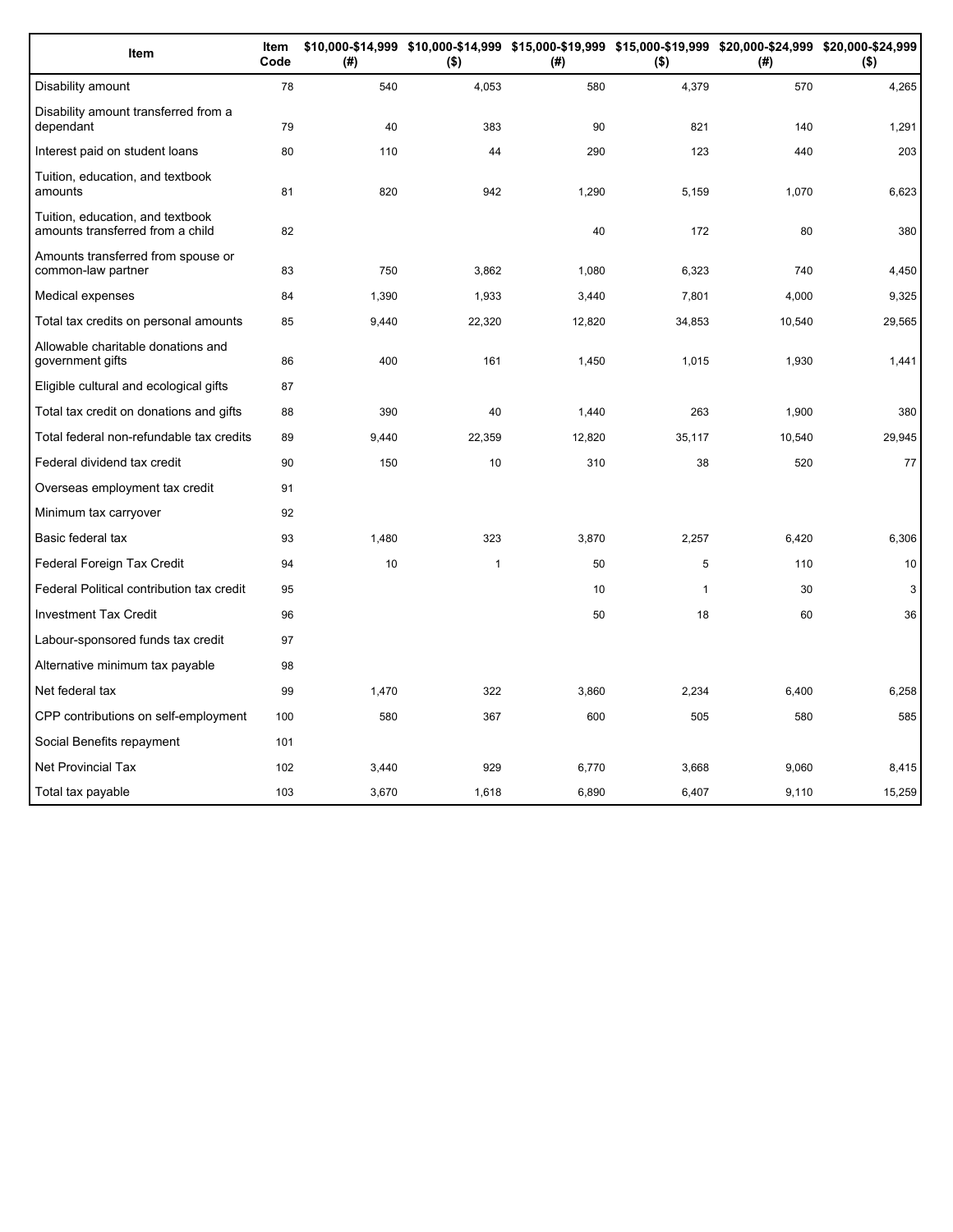| Item                                                                          | Item<br>Code   | (#)   | \$25,000-\$29,999 \$25,000-\$29,999 \$30,000-\$34,999 \$30,000-\$34,999 \$35,000-\$39,999 \$35,000-\$39,999<br>$($ \$) | (#)   | $($ \$) | (#)   | $($ \$) |
|-------------------------------------------------------------------------------|----------------|-------|------------------------------------------------------------------------------------------------------------------------|-------|---------|-------|---------|
| Number of taxable returns                                                     | $\mathbf{1}$   | 8,750 |                                                                                                                        | 8,500 |         | 7,660 |         |
| Number of non-taxable returns                                                 | $\overline{2}$ | 670   |                                                                                                                        | 200   |         | 90    |         |
| Total number of returns                                                       | 3              | 9,420 |                                                                                                                        | 8,690 |         | 7,750 |         |
| Employment income                                                             | 4              | 6,550 | 127,598                                                                                                                | 6,470 | 158,035 | 6,090 | 182,929 |
| Commissions (from employment)                                                 | 5              | 110   | 548                                                                                                                    | 110   | 937     | 90    | 692     |
| Other employment income                                                       | 6              | 360   | 1,863                                                                                                                  | 400   | 1,939   | 430   | 2,143   |
| Old Age Security pension (OASP)                                               | $\overline{7}$ | 2,400 | 14,845                                                                                                                 | 1,950 | 11,919  | 1,500 | 9,083   |
| CPP or QPP benefits                                                           | 8              | 3,290 | 21,202                                                                                                                 | 2,780 | 18,699  | 2,260 | 15,418  |
| Other pensions or superannuation                                              | 9              | 1,910 | 19,638                                                                                                                 | 1,770 | 24,462  | 1,500 | 27,048  |
| Elected split-pension amount                                                  | 10             | 630   | 6,790                                                                                                                  | 740   | 8,367   | 390   | 4,775   |
| Universal Child Care Benefit (UCCB)                                           | 11             | 630   | 943                                                                                                                    | 530   | 757     | 520   | 737     |
| Employment Insurance and other<br>benefits                                    | 12             | 3,700 | 37,639                                                                                                                 | 3,200 | 32,955  | 2,510 | 23,551  |
| Taxable amount of dividends from<br>taxable Canadian corporations             | 13             | 900   | 2,231                                                                                                                  | 1,020 | 3,158   | 960   | 3,582   |
| Interest and other investment income                                          | 14             | 1,740 | 2,007                                                                                                                  | 1,760 | 2,124   | 1,630 | 1,816   |
| Net partnership income (Limited or<br>non-active partners only)               | 15             |       |                                                                                                                        |       |         |       |         |
| Net rental income                                                             | 16             | 260   | 483                                                                                                                    | 300   | 443     | 270   | 464     |
| Taxable capital gains                                                         | 17             | 410   | 697                                                                                                                    | 450   | 832     | 400   | 670     |
| Registered retirement savings plan<br>income (RRSP)                           | 18             | 610   | 2,361                                                                                                                  | 690   | 2,859   | 760   | 3,292   |
| Other income                                                                  | 19             | 940   | 2,194                                                                                                                  | 970   | 2,470   | 910   | 2,536   |
| Net business income                                                           | 20             | 500   | 4,694                                                                                                                  | 480   | 5,724   | 440   | 4,733   |
| Net professional income                                                       | 21             | 40    | 382                                                                                                                    | 40    | 324     | 40    | 466     |
| Net commission income                                                         | 22             | 50    | 402                                                                                                                    | 30    | 242     | 40    | 446     |
| Net farming income                                                            | 23             | 150   | 35                                                                                                                     | 140   | 375     | 100   | 518     |
| Net fishing income                                                            | 24             | 390   | 1,933                                                                                                                  | 280   | 2,284   | 210   | 2,355   |
| Workers' compensation benefits                                                | 25             | 340   | 3,152                                                                                                                  | 280   | 2,421   | 210   | 1,816   |
| Social assistance payments                                                    | 26             | 400   | 4,257                                                                                                                  | 60    | 312     | 30    | 213     |
| Net federal supplements                                                       | 27             | 650   | 2,094                                                                                                                  | 220   | 540     | 120   | 284     |
| Total income assessed                                                         | 28             | 9,420 | 258,239                                                                                                                | 8,690 | 282,405 | 7,750 | 289,761 |
| Registered pension plan contributions<br>(RPP)                                | 29             | 820   | 908                                                                                                                    | 1,300 | 1,846   | 2,030 | 3,860   |
| RRSP deduction                                                                | 30             | 1,000 | 1,917                                                                                                                  | 1,420 | 2,869   | 1,700 | 3,821   |
| Deduction for elected split-pension<br>amount                                 | 31             | 470   | 1,532                                                                                                                  | 500   | 2,443   | 530   | 3,649   |
| Annual union, professional, or like<br>dues                                   | 32             | 1,560 | 401                                                                                                                    | 1,820 | 615     | 2,280 | 969     |
| Child care expenses                                                           | 33             | 610   | 1,787                                                                                                                  | 630   | 2,138   | 620   | 2,307   |
| Business investment loss                                                      | 34             |       |                                                                                                                        |       |         |       |         |
| Moving expenses                                                               | 35             | 50    | 105                                                                                                                    | 30    | 124     | 40    | 114     |
| Support payments made                                                         | 36             |       |                                                                                                                        |       |         | 10    | 71      |
| Carrying charges and interest<br>expenses                                     | 37             | 440   | 358                                                                                                                    | 500   | 363     | 470   | 525     |
| Deductions for CPP/QPP contributions<br>on self-employment and other earnings | 38             | 610   | 327                                                                                                                    | 580   | 387     | 490   | 370     |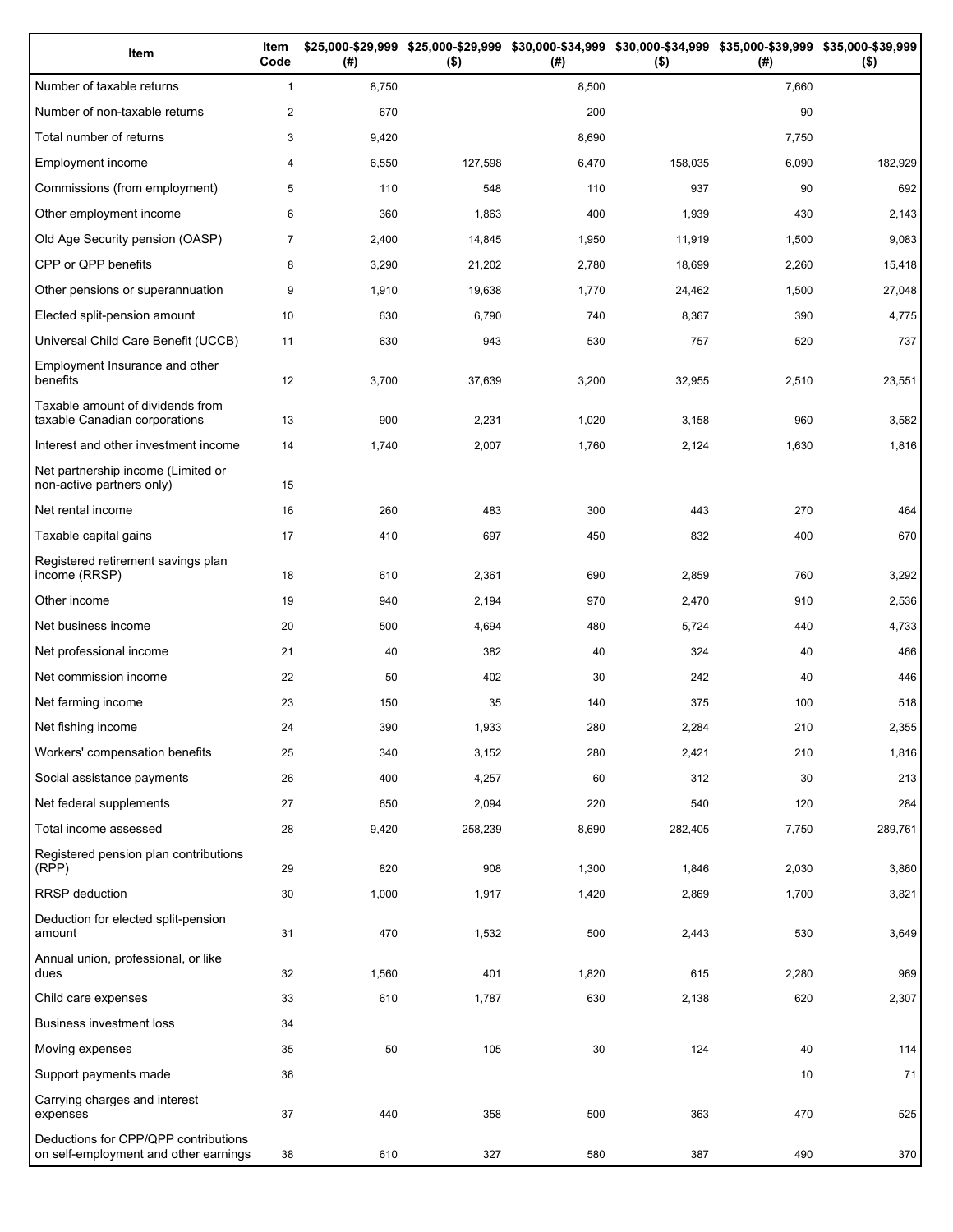| Item                                                                                              | Item<br>Code | (#)   | \$25,000-\$29,999 \$25,000-\$29,999 \$30,000-\$34,999 \$30,000-\$34,999 \$35,000-\$39,999 \$35,000-\$39,999<br>$($ \$) | (# )  | $($ \$) | (# )  | $($ \$) |
|---------------------------------------------------------------------------------------------------|--------------|-------|------------------------------------------------------------------------------------------------------------------------|-------|---------|-------|---------|
| Deductions for provincial parental<br>insurance plan (PPIP) premiums on<br>self-employment income | 39           |       |                                                                                                                        |       |         |       |         |
| Exploration and development expenses                                                              | 40           |       |                                                                                                                        |       |         |       |         |
| Other employment expenses                                                                         | 41           | 80    | 128                                                                                                                    | 150   | 389     | 160   | 550     |
| Clergy residence deduction                                                                        | 42           |       |                                                                                                                        |       |         | 10    | 104     |
| Other deductions                                                                                  | 43           | 630   | 348                                                                                                                    | 560   | 323     | 470   | 251     |
| Total deductions before adjustments                                                               | 44           | 4,480 | 7,872                                                                                                                  | 5,010 | 11,649  | 5,340 | 16,632  |
| Social benefits repayment                                                                         | 45           |       |                                                                                                                        |       |         |       |         |
| Net income after adjustments                                                                      | 46           | 9,420 | 250,421                                                                                                                | 8,690 | 270,759 | 7,750 | 273,129 |
| Canadian Forces personnel and police<br>deduction                                                 | 47           |       |                                                                                                                        |       |         |       |         |
| Security options deductions                                                                       | 48           |       |                                                                                                                        |       |         |       |         |
| Other payments deductions                                                                         | 49           | 1,180 | 9,504                                                                                                                  | 550   | 3,272   | 350   | 2,313   |
| Non-capital losses of other years                                                                 | 50           | 20    | 125                                                                                                                    | 10    | 145     |       |         |
| Net capital losses of other years                                                                 | 51           | 70    | 64                                                                                                                     | 90    | 131     | 80    | 68      |
| Capital gains deduction                                                                           | 52           | 20    | 127                                                                                                                    | 20    | 121     | 10    | 95      |
| Northern residents deductions                                                                     | 53           |       |                                                                                                                        |       |         |       |         |
| Additional deductions                                                                             | 54           | 160   | 676                                                                                                                    | 110   | 498     | 80    | 338     |
| Farming/fishing losses of prior years                                                             | 55           | 20    | 84                                                                                                                     | 10    | 105     |       |         |
| Total deductions from net income                                                                  | 56           | 1,400 | 10,583                                                                                                                 | 760   | 4,278   | 520   | 2,923   |
| Taxable income assessed                                                                           | 57           | 9,340 | 239,838                                                                                                                | 8,680 | 266,506 | 7,750 | 270,210 |
| Basic personal amount                                                                             | 58           | 9,420 | 101,827                                                                                                                | 8,690 | 93,977  | 7,750 | 83,807  |
| Age amount                                                                                        | 59           | 2,400 | 16,125                                                                                                                 | 1,950 | 13,076  | 1,510 | 9,575   |
| Spouse or common-law partner<br>amount                                                            | 60           | 640   | 3,769                                                                                                                  | 490   | 3,118   | 420   | 2,472   |
| Amount for eligible dependant                                                                     | 61           | 550   | 5,677                                                                                                                  | 400   | 4,129   | 370   | 3,786   |
| Amount for children 17 and under                                                                  | 62           | 1,270 | 4,824                                                                                                                  | 1,180 | 4,486   | 1,260 | 4,769   |
| Amount for infirm dependants age 18<br>or older                                                   | 63           | 20    | 79                                                                                                                     |       |         | 10    | 65      |
| CPP or QPP contributions through<br>employment                                                    | 64           | 6,120 | 5,114                                                                                                                  | 6,100 | 6,601   | 5,760 | 7,861   |
| CPP or QPP contributions on<br>self-employment and other earnings                                 | 65           | 610   | 327                                                                                                                    | 580   | 387     | 490   | 370     |
| Employment Insurance premiums                                                                     | 66           | 6,390 | 2,352                                                                                                                  | 6,270 | 2,865   | 5,890 | 3,295   |
| PPIP premiums paid                                                                                | 67           |       |                                                                                                                        |       |         |       |         |
| PPIP premiums payable on<br>employment income                                                     | 68           |       |                                                                                                                        |       |         |       |         |
| PPIP premiums payable on<br>self-employment income                                                | 69           |       |                                                                                                                        |       |         |       |         |
| Volunteer firefighters' amount                                                                    | 70           | 50    | 156                                                                                                                    | 90    | 261     | 80    | 249     |
| Canada employment amount                                                                          | 71           | 6,700 | 7,211                                                                                                                  | 6,640 | 7,140   | 6,260 | 6,724   |
| Public transit amount                                                                             | 72           | 30    | 11                                                                                                                     | 40    | 14      | 20    | 6       |
| Children's fitness amount                                                                         | 73           | 380   | 178                                                                                                                    | 480   | 209     | 610   | 308     |
| Children's arts amount                                                                            | 74           | 90    | 32                                                                                                                     | 110   | 42      | 130   | 49      |
| Home buyers' amount                                                                               | 75           | 50    | 235                                                                                                                    | 80    | 383     | 90    | 436     |
| Pension income amount                                                                             | 76           | 2,270 | 4,450                                                                                                                  | 2,160 | 4,261   | 1,690 | 3,333   |
| Caregiver amount                                                                                  | 77           | 100   | 444                                                                                                                    | 90    | 411     | 70    | 326     |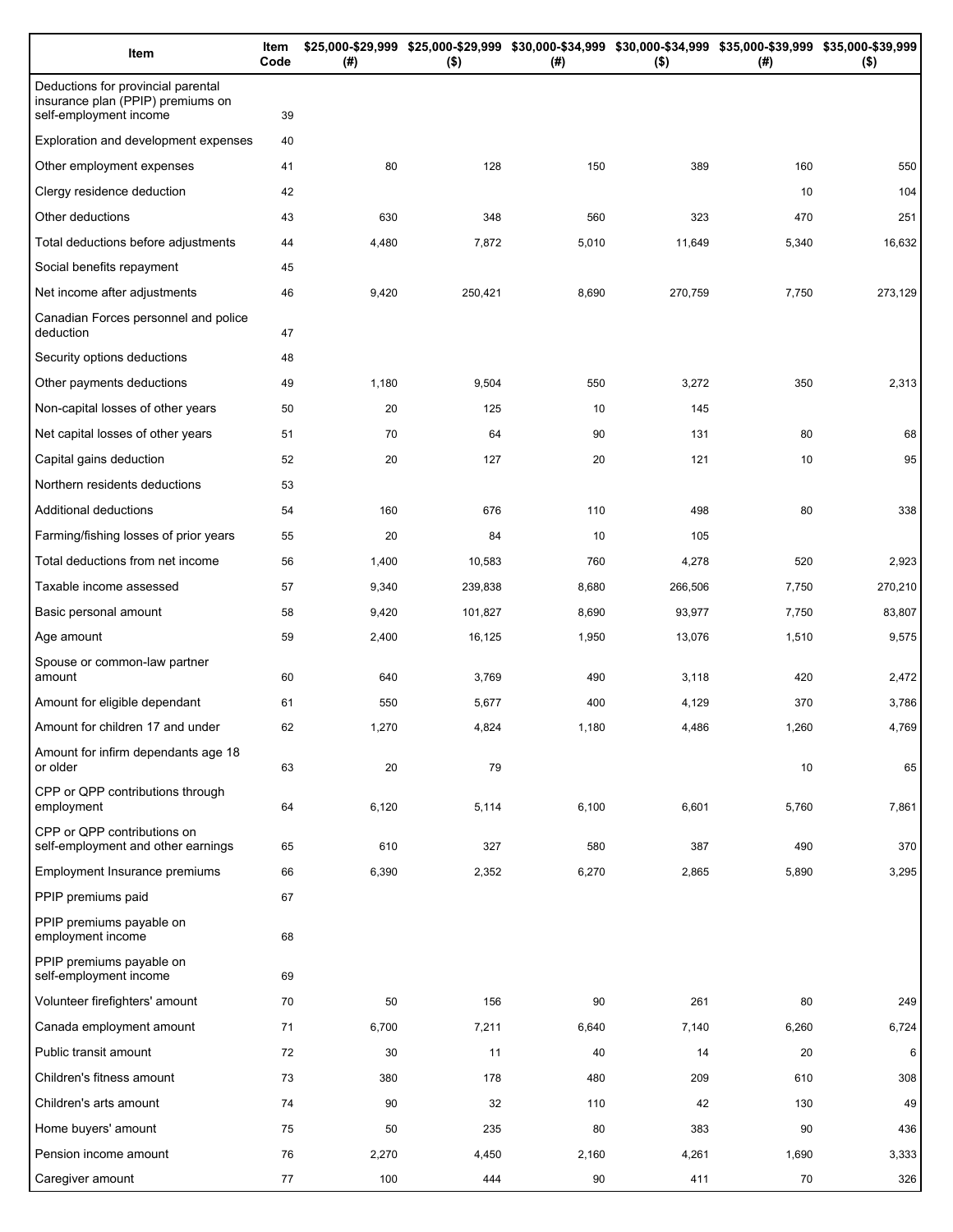| Item                                                                 | Item<br>Code | (#)   | \$25,000-\$29,999 \$25,000-\$29,999 \$30,000-\$34,999 \$30,000-\$34,999 \$35,000-\$39,999 \$35,000-\$39,999<br>$($ \$) | (#)   | $($ \$)        | (#)   | $($ \$) |
|----------------------------------------------------------------------|--------------|-------|------------------------------------------------------------------------------------------------------------------------|-------|----------------|-------|---------|
| Disability amount                                                    | 78           | 450   | 3,407                                                                                                                  | 350   | 2,597          | 260   | 1,954   |
| Disability amount transferred from a<br>dependant                    | 79           | 150   | 1,424                                                                                                                  | 140   | 1.265          | 160   | 1,614   |
| Interest paid on student loans                                       | 80           | 510   | 233                                                                                                                    | 540   | 309            | 510   | 280     |
| Tuition, education, and textbook<br>amounts                          | 81           | 790   | 5,210                                                                                                                  | 630   | 4,009          | 500   | 3,322   |
| Tuition, education, and textbook<br>amounts transferred from a child | 82           | 130   | 581                                                                                                                    | 170   | 845            | 210   | 1,022   |
| Amounts transferred from spouse or<br>common-law partner             | 83           | 610   | 3,455                                                                                                                  | 440   | 2.377          | 350   | 1,841   |
| Medical expenses                                                     | 84           | 3,590 | 9,026                                                                                                                  | 3,290 | 7,572          | 2,750 | 5.904   |
| Total tax credits on personal amounts                                | 85           | 9,420 | 26,423                                                                                                                 | 8,690 | 24,058         | 7,750 | 21,507  |
| Allowable charitable donations and<br>government gifts               | 86           | 2,020 | 1,573                                                                                                                  | 2,240 | 1,936          | 2,250 | 2,075   |
| Eligible cultural and ecological gifts                               | 87           |       |                                                                                                                        |       |                |       |         |
| Total tax credit on donations and gifts                              | 88           | 1,980 | 414                                                                                                                    | 2,220 | 514            | 2,220 | 556     |
| Total federal non-refundable tax credits                             | 89           | 9,420 | 26,837                                                                                                                 | 8,690 | 24,572         | 7,750 | 22,063  |
| Federal dividend tax credit                                          | 90           | 760   | 185                                                                                                                    | 970   | 324            | 930   | 409     |
| Overseas employment tax credit                                       | 91           |       |                                                                                                                        |       |                |       |         |
| Minimum tax carryover                                                | 92           |       |                                                                                                                        | 10    | 17             |       |         |
| Basic federal tax                                                    | 93           | 7,320 | 10,694                                                                                                                 | 7,840 | 15,600         | 7,280 | 18,318  |
| Federal Foreign Tax Credit                                           | 94           | 150   | 16                                                                                                                     | 200   | 17             | 200   | 17      |
| Federal Political contribution tax credit                            | 95           | 40    | 4                                                                                                                      | 70    | $\overline{7}$ | 70    | 8       |
| <b>Investment Tax Credit</b>                                         | 96           | 80    | 54                                                                                                                     | 90    | 82             | 80    | 78      |
| Labour-sponsored funds tax credit                                    | 97           |       |                                                                                                                        |       |                |       |         |
| Alternative minimum tax payable                                      | 98           |       |                                                                                                                        |       |                |       |         |
| Net federal tax                                                      | 99           | 7,300 | 10,619                                                                                                                 | 7,820 | 15,495         | 7,270 | 18,212  |
| CPP contributions on self-employment                                 | 100          | 610   | 654                                                                                                                    | 580   | 774            | 490   | 740     |
| Social Benefits repayment                                            | 101          |       |                                                                                                                        |       |                |       |         |
| <b>Net Provincial Tax</b>                                            | 102          | 8,730 | 11,801                                                                                                                 | 8,490 | 15,435         | 7,660 | 17,755  |
| Total tax payable                                                    | 103          | 8,750 | 23,075                                                                                                                 | 8,500 | 31,704         | 7,660 | 36,707  |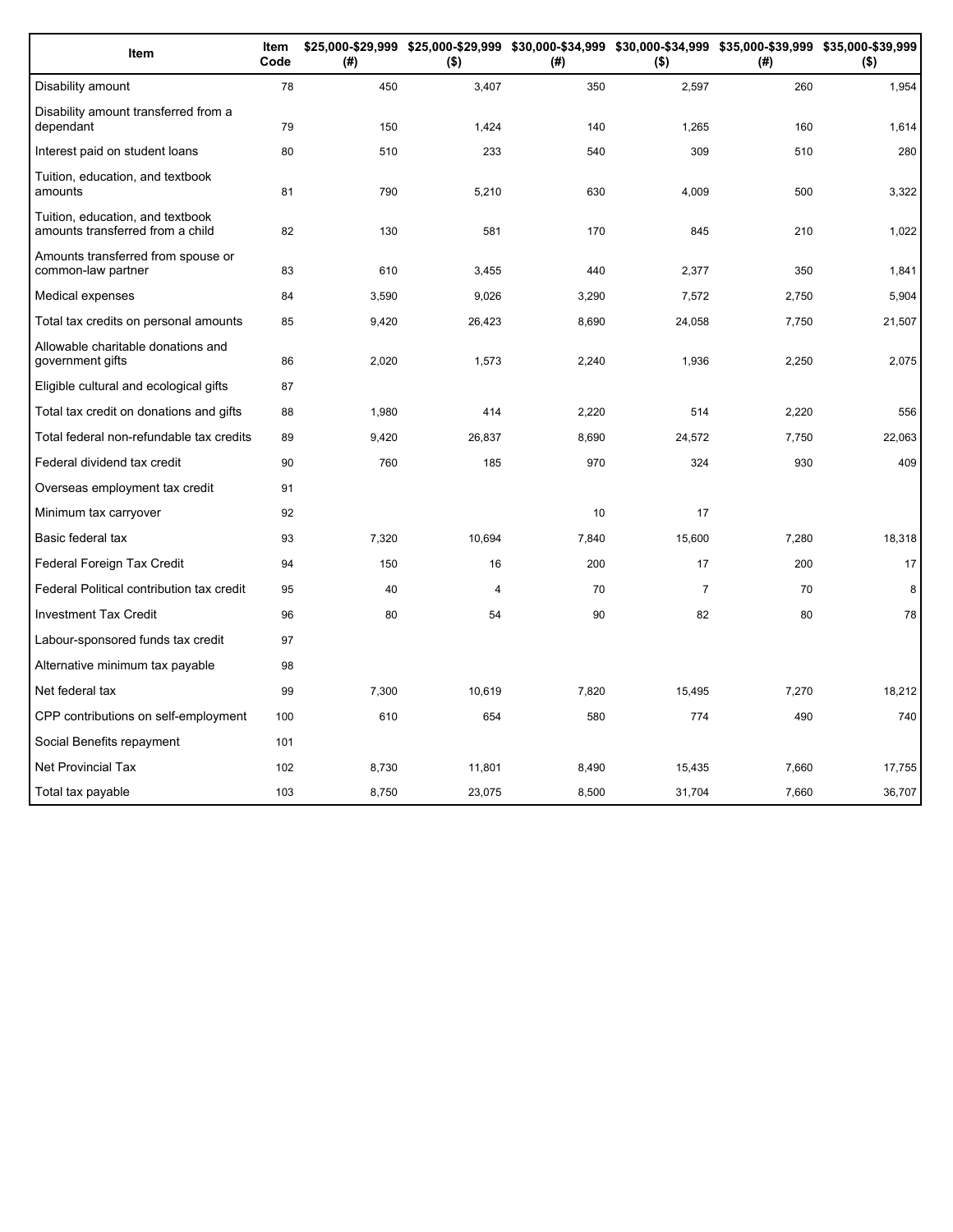| Item                                                                                           | Item<br>Code   | (#)   | \$40,000-\$44,999 \$40,000-\$44,999 \$45,000-\$49,999 \$45,000-\$49,999<br>$($ \$) | (#)   | $($ \$) | \$50,000-<br>\$54,999<br>(# ) | \$50,000-<br>\$54,999<br>$($ \$) |
|------------------------------------------------------------------------------------------------|----------------|-------|------------------------------------------------------------------------------------|-------|---------|-------------------------------|----------------------------------|
| Number of taxable returns                                                                      | $\mathbf{1}$   | 6,890 |                                                                                    | 5,530 |         | 4,550                         |                                  |
| Number of non-taxable returns                                                                  | $\overline{2}$ | 60    |                                                                                    | 30    |         | 10                            |                                  |
| Total number of returns                                                                        | 3              | 6,950 |                                                                                    | 5,550 |         | 4,570                         |                                  |
| Employment income                                                                              | 4              | 5,380 | 191,101                                                                            | 4,380 | 174,360 | 3,700                         | 165,408                          |
| Commissions (from employment)                                                                  | 5              | 80    | 704                                                                                | 70    | 761     | 70                            | 1,067                            |
| Other employment income                                                                        | 6              | 380   | 1,988                                                                              | 310   | 1,607   | 320                           | 1,523                            |
| Old Age Security pension (OASP)                                                                | $\overline{7}$ | 1,380 | 8,322                                                                              | 1,020 | 6,204   | 700                           | 4,203                            |
| CPP or QPP benefits                                                                            | 8              | 2,120 | 15,052                                                                             | 1,650 | 11,950  | 1,200                         | 8,827                            |
| Other pensions or superannuation                                                               | 9              | 1,500 | 31,391                                                                             | 1,230 | 31,592  | 890                           | 24,054                           |
| Elected split-pension amount                                                                   | 10             | 560   | 6,867                                                                              | 210   | 2,282   | 160                           | 1,822                            |
| Universal Child Care Benefit (UCCB)                                                            | 11             | 400   | 593                                                                                | 270   | 399     | 220                           | 323                              |
| Employment Insurance and other benefits                                                        | 12             | 1,670 | 14,806                                                                             | 1,170 | 10,341  | 810                           | 7,537                            |
| Taxable amount of dividends from taxable Canadian<br>corporations                              | 13             | 1,060 | 4,016                                                                              | 870   | 4,579   | 800                           | 4,388                            |
| Interest and other investment income                                                           | 14             | 1,590 | 1,977                                                                              | 1,260 | 1,516   | 1,080                         | 1,372                            |
| Net partnership income (Limited or non-active<br>partners only)                                | 15             |       |                                                                                    |       |         |                               |                                  |
| Net rental income                                                                              | 16             | 280   | 511                                                                                | 240   | 543     | 210                           | 442                              |
| Taxable capital gains                                                                          | 17             | 440   | 841                                                                                | 370   | 865     | 340                           | 940                              |
| Registered retirement savings plan income (RRSP)                                               | 18             | 800   | 3,651                                                                              | 680   | 3,191   | 630                           | 3,640                            |
| Other income                                                                                   | 19             | 920   | 2,523                                                                              | 700   | 2,445   | 650                           | 2,487                            |
| Net business income                                                                            | 20             | 390   | 4,317                                                                              | 330   | 4,254   | 290                           | 4,497                            |
| Net professional income                                                                        | 21             | 30    | 281                                                                                | 30    | 408     | 30                            | 269                              |
| Net commission income                                                                          | 22             | 40    | 209                                                                                | 30    | 261     | 30                            | 513                              |
| Net farming income                                                                             | 23             | 130   | 799                                                                                | 100   | 183     | 90                            | 799                              |
| Net fishing income                                                                             | 24             | 180   | 2,887                                                                              | 180   | 4,076   | 180                           | 4,273                            |
| Workers' compensation benefits                                                                 | 25             | 180   | 1,718                                                                              | 120   | 935     | 90                            | 874                              |
| Social assistance payments                                                                     | 26             | 20    | 71                                                                                 | 10    | 89      |                               |                                  |
| Net federal supplements                                                                        | 27             | 60    | 163                                                                                | 30    | 90      | 30                            | 68                               |
| Total income assessed                                                                          | 28             | 6,950 | 294,868                                                                            | 5,550 | 263,033 | 4,570                         | 239,532                          |
| Registered pension plan contributions (RPP)                                                    | 29             | 2,280 | 5,171                                                                              | 2,030 | 5,295   | 1,920                         | 5,622                            |
| <b>RRSP</b> deduction                                                                          | 30             | 1,740 | 4,592                                                                              | 1,580 | 5,020   | 1,480                         | 5,365                            |
| Deduction for elected split-pension amount                                                     | 31             | 530   | 4,305                                                                              | 590   | 5,545   | 400                           | 4,268                            |
| Annual union, professional, or like dues                                                       | 32             | 2,390 | 1,172                                                                              | 2,030 | 1,133   | 1,850                         | 1,130                            |
| Child care expenses                                                                            | 33             | 500   | 2,082                                                                              | 390   | 1,620   | 300                           | 1,333                            |
| <b>Business investment loss</b>                                                                | 34             |       |                                                                                    |       |         |                               |                                  |
| Moving expenses                                                                                | 35             | 30    | 132                                                                                | 20    | 48      | 20                            | 99                               |
| Support payments made                                                                          | 36             | 20    | 94                                                                                 | 20    | 157     | 10                            | 86                               |
| Carrying charges and interest expenses                                                         | 37             | 540   | 551                                                                                | 510   | 600     | 440                           | 524                              |
| Deductions for CPP/QPP contributions on<br>self-employment and other earnings                  | 38             | 460   | 380                                                                                | 420   | 410     | 370                           | 447                              |
| Deductions for provincial parental insurance plan<br>(PPIP) premiums on self-employment income | 39             |       |                                                                                    |       |         |                               |                                  |
| Exploration and development expenses                                                           | 40             |       |                                                                                    |       |         |                               |                                  |
| Other employment expenses                                                                      | 41             | 180   | 628                                                                                | 190   | 784     | 180                           | 932                              |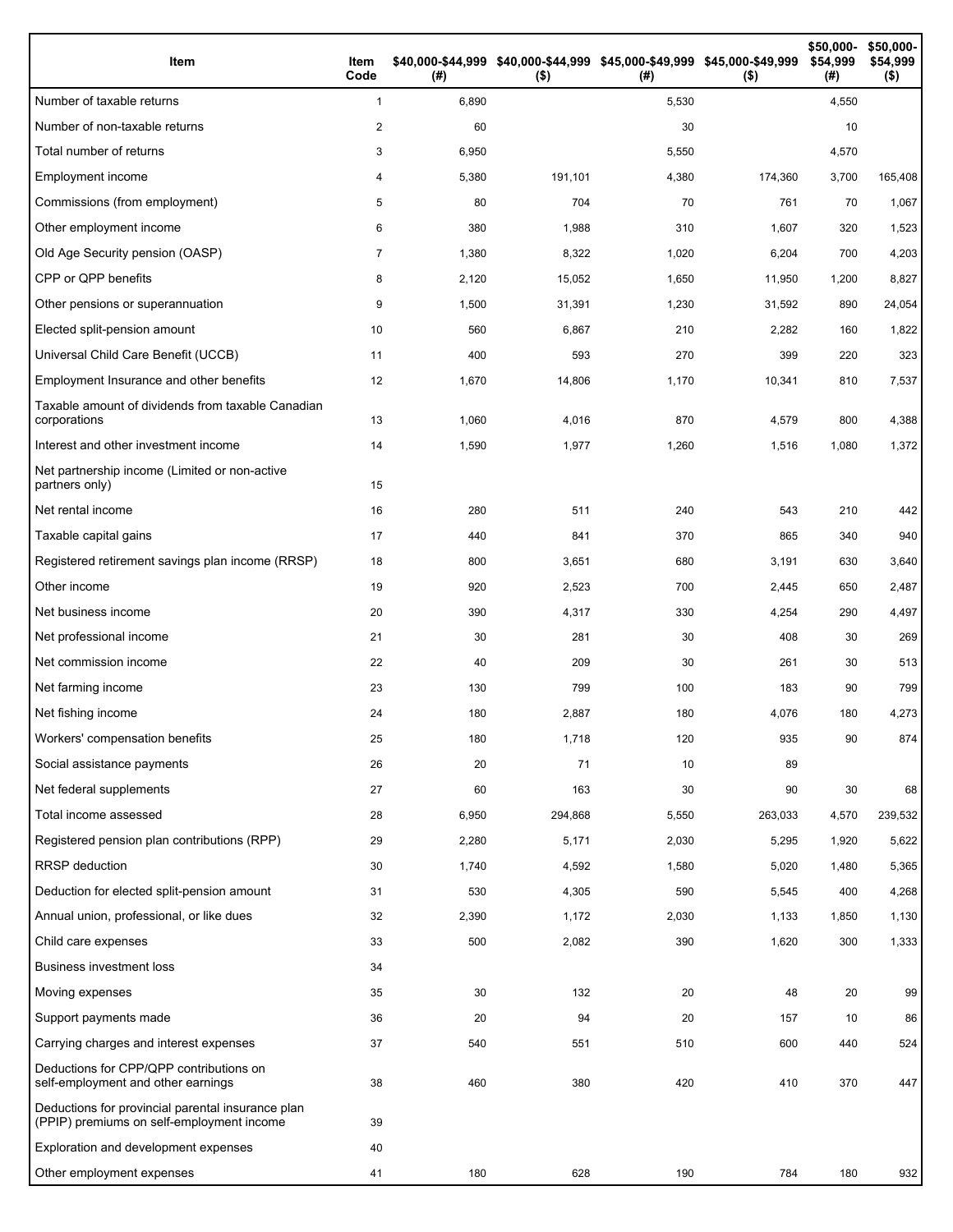| Item                                                                 | Item<br>Code | (# )  | \$40,000-\$44,999 \$40,000-\$44,999 \$45,000-\$49,999 \$45,000-\$49,999<br>$($ \$) | (# )  | $($ \$) | \$50,000-<br>\$54,999<br>(#) | \$50,000-<br>\$54,999<br>$($ \$) |
|----------------------------------------------------------------------|--------------|-------|------------------------------------------------------------------------------------|-------|---------|------------------------------|----------------------------------|
| Clergy residence deduction                                           | 42           | 20    | 135                                                                                | 10    | 111     | 20                           | 231                              |
| Other deductions                                                     | 43           | 340   | 285                                                                                | 210   | 133     | 150                          | 160                              |
| Total deductions before adjustments                                  | 44           | 5,100 | 19,527                                                                             | 4,460 | 20,892  | 3,810                        | 20,198                           |
| Social benefits repayment                                            | 45           |       |                                                                                    |       |         |                              |                                  |
| Net income after adjustments                                         | 46           | 6,950 | 275,341                                                                            | 5,550 | 242,141 | 4,570                        | 219,363                          |
| Canadian Forces personnel and police deduction                       | 47           |       |                                                                                    |       |         |                              |                                  |
| Security options deductions                                          | 48           |       |                                                                                    |       |         |                              |                                  |
| Other payments deductions                                            | 49           | 250   | 1,953                                                                              | 160   | 1,114   | 120                          | 989                              |
| Non-capital losses of other years                                    | 50           |       |                                                                                    |       |         |                              |                                  |
| Net capital losses of other years                                    | 51           | 90    | 94                                                                                 | 80    | 91      | 80                           | 98                               |
| Capital gains deduction                                              | 52           | 20    | 174                                                                                | 10    | 160     | 20                           | 224                              |
| Northern residents deductions                                        | 53           |       |                                                                                    |       |         |                              |                                  |
| Additional deductions                                                | 54           | 50    | 421                                                                                | 40    | 271     | 10                           | 32                               |
| Farming/fishing losses of prior years                                | 55           |       |                                                                                    |       |         |                              |                                  |
| Total deductions from net income                                     | 56           | 410   | 2,761                                                                              | 300   | 1,793   | 230                          | 1,551                            |
| Taxable income assessed                                              | 57           | 6,950 | 272,581                                                                            | 5,550 | 240,349 | 4,570                        | 217,845                          |
| Basic personal amount                                                | 58           | 6,950 | 75,235                                                                             | 5,550 | 60,042  | 4,570                        | 49,413                           |
| Age amount                                                           | 59           | 1,380 | 7,967                                                                              | 1,020 | 5,464   | 710                          | 3,347                            |
| Spouse or common-law partner amount                                  | 60           | 340   | 2,006                                                                              | 330   | 2,033   | 290                          | 1,827                            |
| Amount for eligible dependant                                        | 61           | 290   | 2,906                                                                              | 210   | 2,040   | 160                          | 1,577                            |
| Amount for children 17 and under                                     | 62           | 1,150 | 4,335                                                                              | 1,010 | 3,863   | 880                          | 3,440                            |
| Amount for infirm dependants age 18 or older                         | 63           |       |                                                                                    |       |         |                              |                                  |
| CPP or QPP contributions through employment                          | 64           | 5,070 | 8,350                                                                              | 4,120 | 7,708   | 3,510                        | 7,209                            |
| CPP or QPP contributions on self-employment and<br>other earnings    | 65           | 460   | 380                                                                                | 420   | 410     | 370                          | 447                              |
| Employment Insurance premiums                                        | 66           | 5,180 | 3,425                                                                              | 4,230 | 3,078   | 3,570                        | 2,714                            |
| PPIP premiums paid                                                   | 67           |       |                                                                                    |       |         |                              |                                  |
| PPIP premiums payable on employment income                           | 68           |       |                                                                                    |       |         |                              |                                  |
| PPIP premiums payable on self-employment income                      | 69           |       |                                                                                    |       |         |                              |                                  |
| Volunteer firefighters' amount                                       | 70           | 100   | 285                                                                                | 80    | 246     | 60                           | 189                              |
| Canada employment amount                                             | 71           | 5,520 | 5,948                                                                              | 4,460 | 4,808   | 3,760                        | 4,064                            |
| Public transit amount                                                | 72           | 30    | 10                                                                                 | 20    | 8       | 20                           | 6                                |
| Children's fitness amount                                            | 73           | 600   | 303                                                                                | 580   | 315     | 480                          | 265                              |
| Children's arts amount                                               | 74           | 150   | 57                                                                                 | 150   | 58      | 130                          | 56                               |
| Home buyers' amount                                                  | 75           | 90    | 444                                                                                | 70    | 304     | 60                           | 247                              |
| Pension income amount                                                | 76           | 1,730 | 3,415                                                                              | 1,350 | 2,669   | 970                          | 1,903                            |
| Caregiver amount                                                     | 77           | 60    | 295                                                                                | 50    | 248     | 50                           | 258                              |
| Disability amount                                                    | 78           | 230   | 1,743                                                                              | 160   | 1,200   | 120                          | 913                              |
| Disability amount transferred from a dependant                       | 79           | 130   | 1,263                                                                              | 130   | 1,333   | 90                           | 874                              |
| Interest paid on student loans                                       | 80           | 410   | 227                                                                                | 370   | 275     | 300                          | 210                              |
| Tuition, education, and textbook amounts                             | 81           | 420   | 2,604                                                                              | 350   | 2,394   | 270                          | 1,580                            |
| Tuition, education, and textbook amounts transferred<br>from a child | 82           | 240   | 1,248                                                                              | 240   | 1,159   | 250                          | 1,268                            |
| Amounts transferred from spouse or common-law<br>partner             | 83           | 230   | 1,279                                                                              | 160   | 899     | 130                          | 747                              |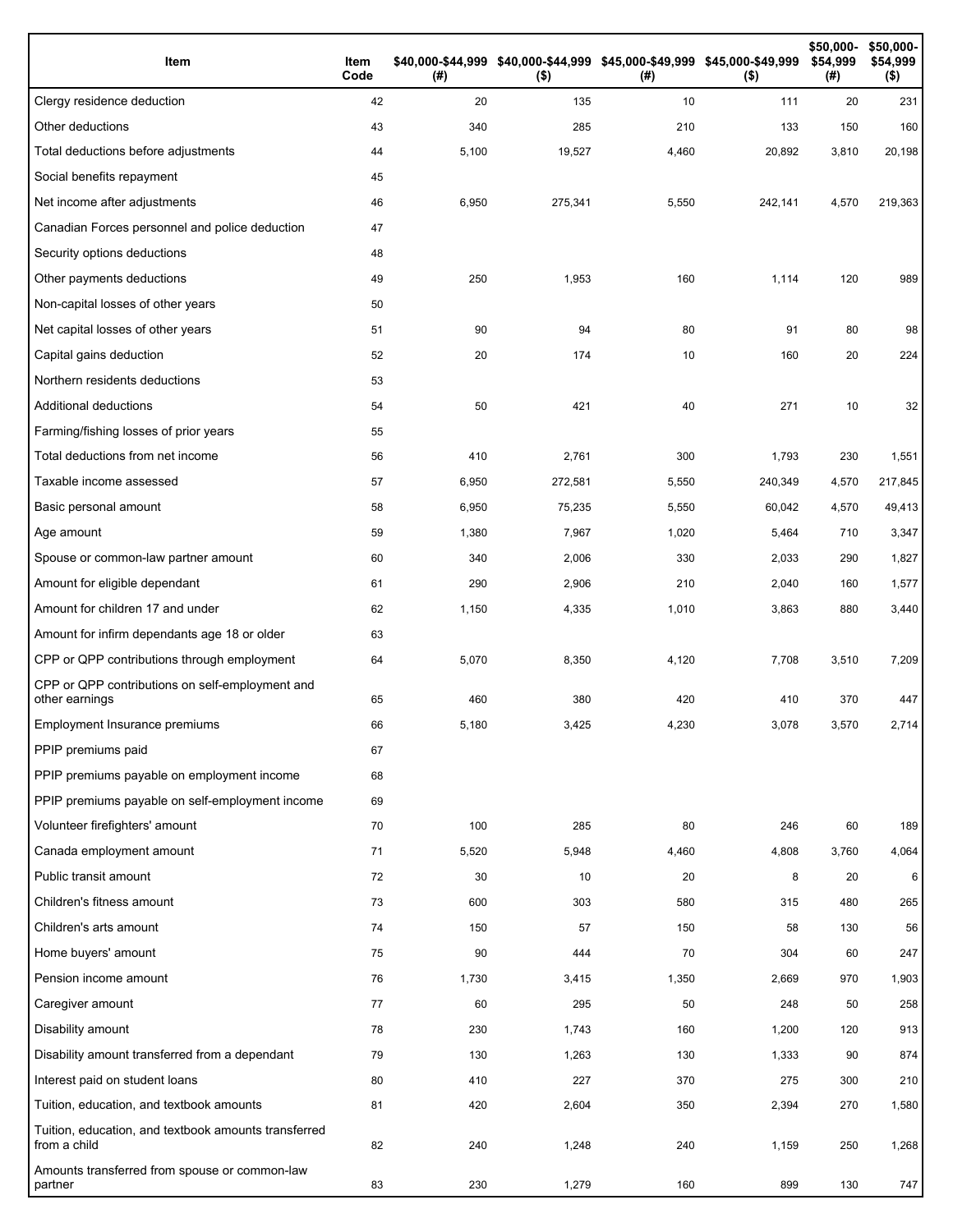| Item                                                | Item<br>Code | (#)   | \$40,000-\$44,999 \$40,000-\$44,999 \$45,000-\$49,999 \$45,000-\$49,999<br>$($ \$) | (# )  | $($ \$) | \$50,000-<br>\$54.999<br>(#) | \$50,000-<br>\$54,999<br>$($ \$) |
|-----------------------------------------------------|--------------|-------|------------------------------------------------------------------------------------|-------|---------|------------------------------|----------------------------------|
| Medical expenses                                    | 84           | 2,250 | 5,320                                                                              | 1,540 | 3,783   | 1,090                        | 2,552                            |
| Total tax credits on personal amounts               | 85           | 6,950 | 19,364                                                                             | 5,550 | 15,658  | 4,570                        | 12,771                           |
| Allowable charitable donations and government gifts | 86           | 2,240 | 2,031                                                                              | 2,050 | 1,951   | 1,860                        | 1,839                            |
| Eligible cultural and ecological gifts              | 87           |       |                                                                                    |       |         |                              |                                  |
| Total tax credit on donations and gifts             | 88           | 2,220 | 543                                                                                | 2,030 | 523     | 1,840                        | 497                              |
| Total federal non-refundable tax credits            | 89           | 6,950 | 19,907                                                                             | 5,550 | 16,180  | 4,570                        | 13,268                           |
| Federal dividend tax credit                         | 90           | 1,040 | 495                                                                                | 870   | 588     | 800                          | 586                              |
| Overseas employment tax credit                      | 91           |       |                                                                                    |       |         |                              |                                  |
| Minimum tax carryover                               | 92           | 10    | 35                                                                                 | 10    | 27      | 10                           | 23                               |
| Basic federal tax                                   | 93           | 6,700 | 20,682                                                                             | 5,390 | 20,142  | 4,490                        | 20,672                           |
| Federal Foreign Tax Credit                          | 94           | 240   | 33                                                                                 | 200   | 51      | 180                          | 33                               |
| Federal Political contribution tax credit           | 95           | 70    | 9                                                                                  | 70    | 9       | 60                           | 8                                |
| <b>Investment Tax Credit</b>                        | 96           | 90    | 97                                                                                 | 70    | 88      | 70                           | 82                               |
| Labour-sponsored funds tax credit                   | 97           |       |                                                                                    |       |         |                              |                                  |
| Alternative minimum tax payable                     | 98           |       |                                                                                    |       |         |                              |                                  |
| Net federal tax                                     | 99           | 6,680 | 20,543                                                                             | 5,380 | 19,995  | 4,480                        | 20,549                           |
| CPP contributions on self-employment                | 100          | 460   | 761                                                                                | 420   | 819     | 370                          | 894                              |
| Social Benefits repayment                           | 101          |       |                                                                                    |       |         |                              |                                  |
| <b>Net Provincial Tax</b>                           | 102          | 6,890 | 19,854                                                                             | 5,530 | 18,778  | 4,550                        | 18,172                           |
| Total tax payable                                   | 103          | 6,890 | 41,160                                                                             | 5,530 | 39,593  | 4,550                        | 39,615                           |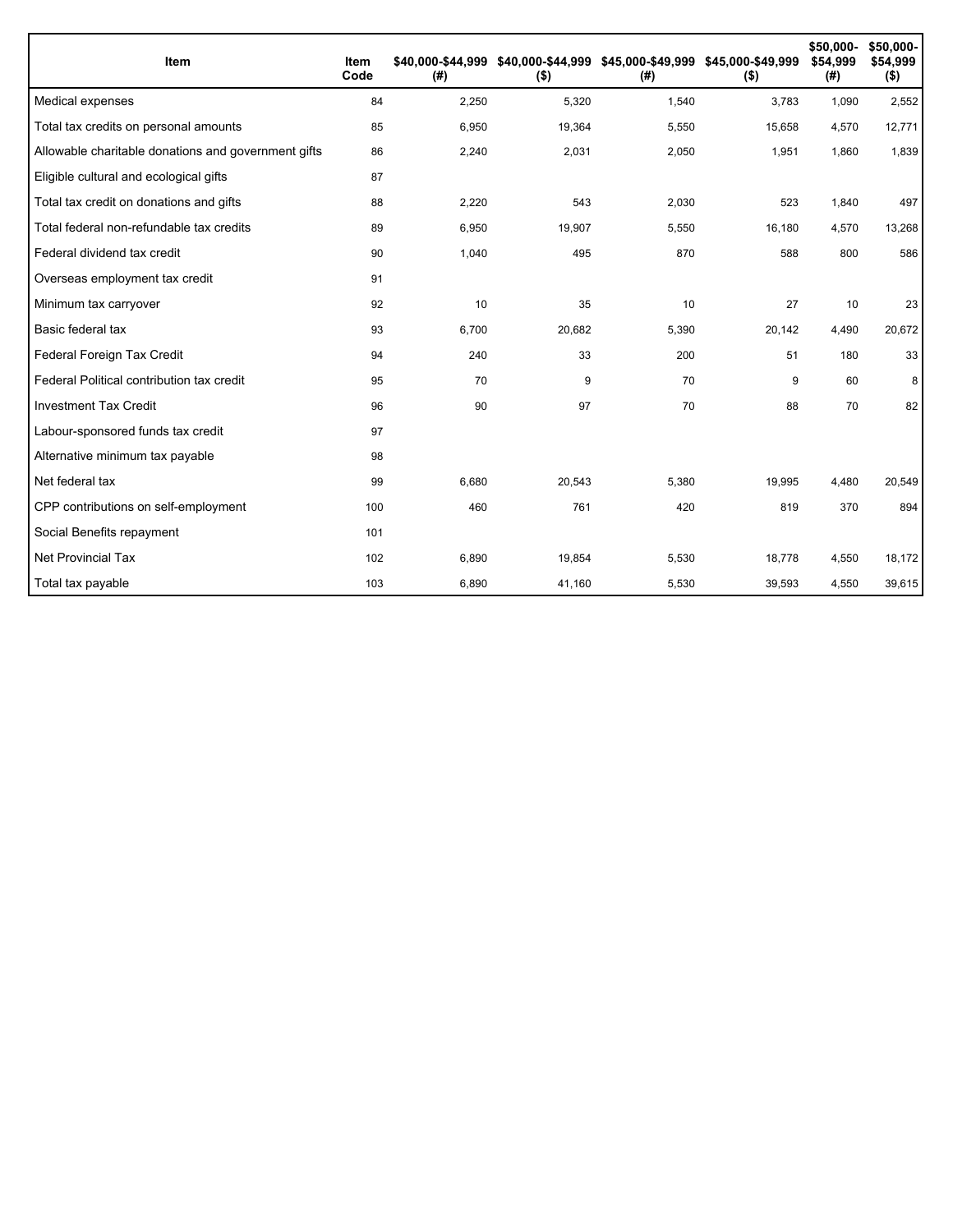| Item                                                                          | Item<br>Code   | (#)   | $($ \$) | (#)   | \$55,000-\$59,999 \$55,000-\$59,999 \$60,000-\$69,999 \$60,000-\$69,999 \$70,000-\$79,999 \$70,000-\$79,999<br>$($ \$) | (#)   | $($ \$) |
|-------------------------------------------------------------------------------|----------------|-------|---------|-------|------------------------------------------------------------------------------------------------------------------------|-------|---------|
| Number of taxable returns                                                     | $\mathbf{1}$   | 3,630 |         | 5,620 |                                                                                                                        | 3,810 |         |
| Number of non-taxable returns                                                 | $\overline{c}$ | 10    |         | 10    |                                                                                                                        |       |         |
| Total number of returns                                                       | 3              | 3,640 |         | 5,630 |                                                                                                                        | 3,820 |         |
| Employment income                                                             | 4              | 2,950 | 143,321 | 4,600 | 256,580                                                                                                                | 3,290 | 214,427 |
| Commissions (from employment)                                                 | 5              | 60    | 1,429   | 70    | 1,806                                                                                                                  | 30    | 1,046   |
| Other employment income                                                       | 6              | 260   | 998     | 410   | 2,123                                                                                                                  | 260   | 1,417   |
| Old Age Security pension (OASP)                                               | $\overline{7}$ | 610   | 3,643   | 890   | 5,316                                                                                                                  | 460   | 2,690   |
| CPP or QPP benefits                                                           | 8              | 1,020 | 7,653   | 1,420 | 10,693                                                                                                                 | 800   | 6,129   |
| Other pensions or superannuation                                              | 9              | 740   | 22,445  | 1,130 | 37,448                                                                                                                 | 610   | 22,320  |
| Elected split-pension amount                                                  | 10             | 150   | 1,776   | 270   | 3,719                                                                                                                  | 140   | 1,465   |
| Universal Child Care Benefit (UCCB)                                           | 11             | 170   | 259     | 220   | 328                                                                                                                    | 120   | 189     |
| Employment Insurance and other<br>benefits                                    | 12             | 590   | 5,716   | 710   | 7,161                                                                                                                  | 390   | 3,823   |
| Taxable amount of dividends from<br>taxable Canadian corporations             | 13             | 690   | 4,285   | 1,200 | 9,226                                                                                                                  | 920   | 8,676   |
| Interest and other investment income                                          | 14             | 930   | 1,329   | 1,530 | 2,047                                                                                                                  | 1,050 | 1,804   |
| Net partnership income (Limited or<br>non-active partners only)               | 15             |       |         | 10    | 35                                                                                                                     |       |         |
| Net rental income                                                             | 16             | 220   | 427     | 280   | 655                                                                                                                    | 230   | 498     |
| Taxable capital gains                                                         | 17             | 310   | 1,114   | 510   | 1,970                                                                                                                  | 410   | 2,248   |
| Registered retirement savings plan<br>income (RRSP)                           | 18             | 520   | 3,019   | 780   | 5,286                                                                                                                  | 500   | 3,223   |
| Other income                                                                  | 19             | 550   | 2,118   | 850   | 3,072                                                                                                                  | 620   | 2,635   |
| Net business income                                                           | 20             | 220   | 2,830   | 360   | 5,813                                                                                                                  | 250   | 4,146   |
| Net professional income                                                       | 21             | 30    | 597     | 60    | 991                                                                                                                    | 50    | 835     |
| Net commission income                                                         | 22             | 40    | 626     | 30    | 651                                                                                                                    | 20    | 534     |
| Net farming income                                                            | 23             | 70    | 824     | 90    | 888                                                                                                                    | 60    | 667     |
| Net fishing income                                                            | 24             | 130   | 3,657   | 220   | 7,844                                                                                                                  | 120   | 4,987   |
| Workers' compensation benefits                                                | 25             | 70    | 630     | 80    | 762                                                                                                                    | 40    | 492     |
| Social assistance payments                                                    | 26             |       |         |       |                                                                                                                        |       |         |
| Net federal supplements                                                       | 27             | 10    | 22      | 20    | 57                                                                                                                     | 10    | 25      |
| Total income assessed                                                         | 28             | 3,640 | 208,794 | 5,630 | 364,579                                                                                                                | 3,820 | 284,454 |
| Registered pension plan contributions<br>(RPP)                                | 29             | 1,590 | 5,261   | 2,830 | 11,263                                                                                                                 | 2,150 | 10,211  |
| RRSP deduction                                                                | 30             | 1,260 | 5,045   | 2,100 | 9,059                                                                                                                  | 1,680 | 8,839   |
| Deduction for elected split-pension<br>amount                                 | 31             | 350   | 4,341   | 560   | 7,868                                                                                                                  | 340   | 5,066   |
| Annual union, professional, or like<br>dues                                   | 32             | 1,570 | 1,058   | 2,720 | 2,100                                                                                                                  | 2,040 | 1,763   |
| Child care expenses                                                           | 33             | 260   | 1,066   | 380   | 1,688                                                                                                                  | 230   | 1,020   |
| <b>Business investment loss</b>                                               | 34             |       |         |       |                                                                                                                        |       |         |
| Moving expenses                                                               | 35             | 30    | 150     | 30    | 159                                                                                                                    | 30    | 230     |
| Support payments made                                                         | 36             | 20    | 148     | 20    | 180                                                                                                                    | 30    | 207     |
| Carrying charges and interest<br>expenses                                     | 37             | 350   | 617     | 630   | 782                                                                                                                    | 470   | 859     |
| Deductions for CPP/QPP contributions<br>on self-employment and other earnings | 38             | 250   | 340     | 370   | 597                                                                                                                    | 210   | 356     |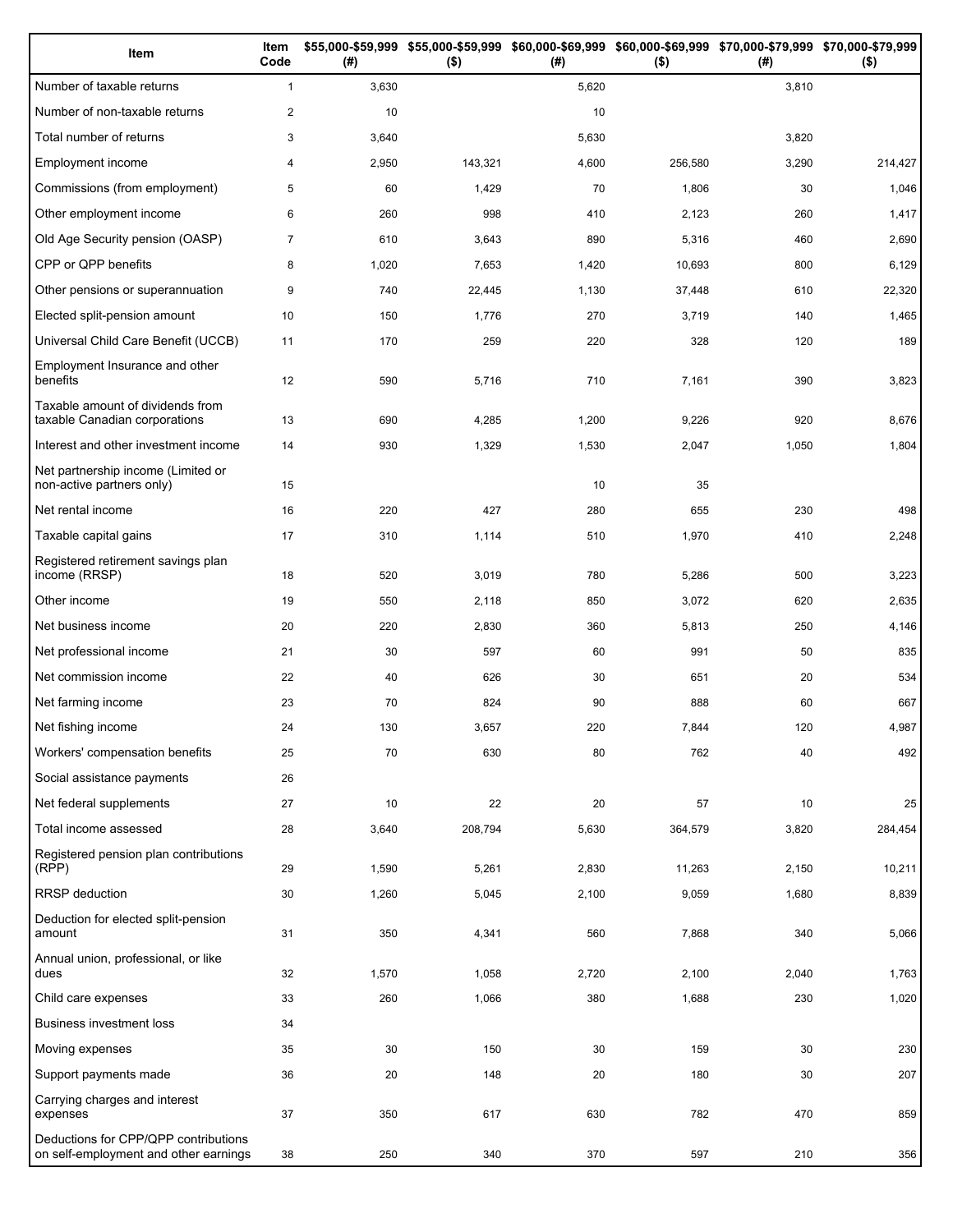| Item                                                                                              | Item<br>Code | (# )  | \$55,000-\$59,999 \$55,000-\$59,999 \$60,000-\$69,999 \$60,000-\$69,999 \$70,000-\$79,999 \$70,000-\$79,999<br>$($ \$) | (# )  | $($ \$) | (# )  | $($ \$) |
|---------------------------------------------------------------------------------------------------|--------------|-------|------------------------------------------------------------------------------------------------------------------------|-------|---------|-------|---------|
| Deductions for provincial parental<br>insurance plan (PPIP) premiums on<br>self-employment income | 39           |       |                                                                                                                        |       |         |       |         |
| Exploration and development expenses                                                              | 40           |       |                                                                                                                        |       |         |       |         |
| Other employment expenses                                                                         | 41           | 210   | 1,000                                                                                                                  | 230   | 1,093   | 180   | 694     |
| Clergy residence deduction                                                                        | 42           | 10    | 159                                                                                                                    | 20    | 270     | 20    | 209     |
| Other deductions                                                                                  | 43           | 130   | 119                                                                                                                    | 170   | 338     | 100   | 127     |
| Total deductions before adjustments                                                               | 44           | 3,100 | 19,315                                                                                                                 | 4,960 | 35,442  | 3,490 | 29,583  |
| Social benefits repayment                                                                         | 45           | 90    | 29                                                                                                                     | 410   | 528     | 460   | 801     |
| Net income after adjustments                                                                      | 46           | 3,640 | 189,450                                                                                                                | 5,630 | 328,609 | 3,820 | 254,070 |
| Canadian Forces personnel and police<br>deduction                                                 | 47           |       |                                                                                                                        |       |         |       |         |
| Security options deductions                                                                       | 48           |       |                                                                                                                        |       |         |       |         |
| Other payments deductions                                                                         | 49           | 80    | 673                                                                                                                    | 100   | 825     | 60    | 539     |
| Non-capital losses of other years                                                                 | 50           |       |                                                                                                                        |       |         |       |         |
| Net capital losses of other years                                                                 | 51           | 70    | 139                                                                                                                    | 140   | 211     | 90    | 148     |
| Capital gains deduction                                                                           | 52           | 20    | 291                                                                                                                    | 20    | 490     | 30    | 869     |
| Northern residents deductions                                                                     | 53           |       |                                                                                                                        |       |         | 10    | 33      |
| Additional deductions                                                                             | 54           | 20    | 96                                                                                                                     | 30    | 56      | 20    | 51      |
| Farming/fishing losses of prior years                                                             | 55           |       |                                                                                                                        |       |         |       |         |
| Total deductions from net income                                                                  | 56           | 200   | 1,327                                                                                                                  | 290   | 1,886   | 210   | 1,798   |
| Taxable income assessed                                                                           | 57           | 3,640 | 188,128                                                                                                                | 5,630 | 326,723 | 3,810 | 252,272 |
| Basic personal amount                                                                             | 58           | 3,640 | 39,341                                                                                                                 | 5,630 | 60,917  | 3,820 | 41,264  |
| Age amount                                                                                        | 59           | 610   | 2,559                                                                                                                  | 890   | 2,877   | 460   | 995     |
| Spouse or common-law partner<br>amount                                                            | 60           | 210   | 1,342                                                                                                                  | 320   | 2,185   | 260   | 1,664   |
| Amount for eligible dependant                                                                     | 61           | 130   | 1,301                                                                                                                  | 180   | 1,792   | 140   | 1,412   |
| Amount for children 17 and under                                                                  | 62           | 740   | 2,888                                                                                                                  | 1,250 | 4,913   | 1,000 | 4,057   |
| Amount for infirm dependants age 18<br>or older                                                   | 63           |       |                                                                                                                        | 10    | 51      | 10    | 47      |
| CPP or QPP contributions through<br>employment                                                    | 64           | 2,780 | 5,855                                                                                                                  | 4,400 | 9,392   | 3,160 | 6,892   |
| CPP or QPP contributions on<br>self-employment and other earnings                                 | 65           | 250   | 340                                                                                                                    | 370   | 597     | 210   | 356     |
| Employment Insurance premiums                                                                     | 66           | 2,820 | 2,185                                                                                                                  | 4,450 | 3,489   | 3,120 | 2,506   |
| PPIP premiums paid                                                                                | 67           |       |                                                                                                                        |       |         |       |         |
| PPIP premiums payable on<br>employment income                                                     | 68           |       |                                                                                                                        |       |         |       |         |
| PPIP premiums payable on<br>self-employment income                                                | 69           |       |                                                                                                                        |       |         |       |         |
| Volunteer firefighters' amount                                                                    | 70           | 70    | 195                                                                                                                    | 90    | 267     | 50    | 141     |
| Canada employment amount                                                                          | 71           | 3,010 | 3,240                                                                                                                  | 4,700 | 5,073   | 3,330 | 3,614   |
| Public transit amount                                                                             | 72           | 10    | 3                                                                                                                      | 40    | 17      | 10    | 3       |
| Children's fitness amount                                                                         | 73           | 450   | 251                                                                                                                    | 830   | 487     | 700   | 433     |
| Children's arts amount                                                                            | 74           | 110   | 41                                                                                                                     | 240   | 98      | 210   | 92      |
| Home buyers' amount                                                                               | 75           | 40    | 174                                                                                                                    | 60    | 267     | 30    | 148     |
| Pension income amount                                                                             | 76           | 820   | 1,622                                                                                                                  | 1,260 | 2,482   | 710   | 1,375   |
| Caregiver amount                                                                                  | 77           | 40    | 176                                                                                                                    | 70    | 353     | 40    | 211     |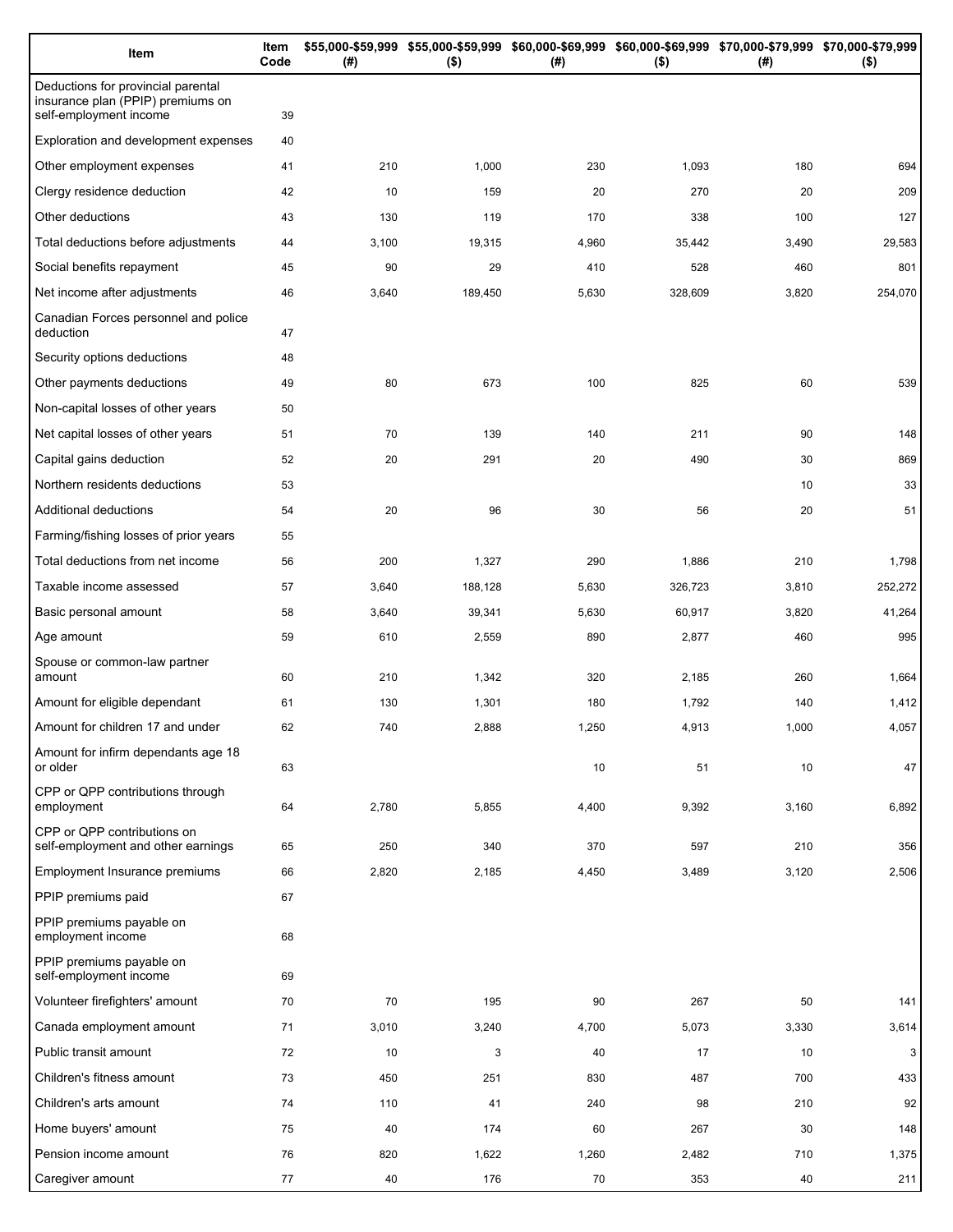| Item                                                                 | Item<br>Code | (# )  | \$55,000-\$59,999 \$55,000-\$59,999 \$60,000-\$69,999 \$60,000-\$69,999 \$70,000-\$79,999 \$70,000-\$79,999<br>$($ \$) | (#)   | $($ \$) | (#)   | $($ \$) |
|----------------------------------------------------------------------|--------------|-------|------------------------------------------------------------------------------------------------------------------------|-------|---------|-------|---------|
| Disability amount                                                    | 78           | 100   | 732                                                                                                                    | 110   | 815     | 60    | 438     |
| Disability amount transferred from a<br>dependant                    | 79           | 80    | 795                                                                                                                    | 110   | 1,113   | 100   | 1,015   |
| Interest paid on student loans                                       | 80           | 270   | 195                                                                                                                    | 390   | 332     | 190   | 126     |
| Tuition, education, and textbook<br>amounts                          | 81           | 230   | 1,178                                                                                                                  | 310   | 1,843   | 210   | 863     |
| Tuition, education, and textbook<br>amounts transferred from a child | 82           | 210   | 1,088                                                                                                                  | 410   | 2,169   | 340   | 1,800   |
| Amounts transferred from spouse or<br>common-law partner             | 83           | 100   | 555                                                                                                                    | 140   | 735     | 110   | 565     |
| Medical expenses                                                     | 84           | 780   | 2,167                                                                                                                  | 1,030 | 2,854   | 560   | 1,682   |
| Total tax credits on personal amounts                                | 85           | 3,640 | 10,238                                                                                                                 | 5,630 | 15,769  | 3,820 | 10,755  |
| Allowable charitable donations and<br>government gifts               | 86           | 1,530 | 1,642                                                                                                                  | 2,540 | 2,812   | 1,870 | 2,438   |
| Eligible cultural and ecological gifts                               | 87           |       |                                                                                                                        |       |         |       |         |
| Total tax credit on donations and gifts                              | 88           | 1,520 | 443                                                                                                                    | 2,530 | 761     | 1,860 | 677     |
| Total federal non-refundable tax credits                             | 89           | 3,640 | 10,681                                                                                                                 | 5,630 | 16,529  | 3,820 | 11,432  |
| Federal dividend tax credit                                          | 90           | 690   | 573                                                                                                                    | 1,200 | 1,257   | 920   | 1,199   |
| Overseas employment tax credit                                       | 91           |       |                                                                                                                        |       |         |       |         |
| Minimum tax carryover                                                | 92           | 10    | 48                                                                                                                     | 20    | 51      | 10    | 27      |
| Basic federal tax                                                    | 93           | 3,580 | 19,369                                                                                                                 | 5,570 | 37,309  | 3,790 | 31,475  |
| Federal Foreign Tax Credit                                           | 94           | 180   | 39                                                                                                                     | 290   | 65      | 250   | 84      |
| Federal Political contribution tax credit                            | 95           | 80    | 10                                                                                                                     | 100   | 16      | 70    | 12      |
| <b>Investment Tax Credit</b>                                         | 96           | 70    | 77                                                                                                                     | 110   | 136     | 70    | 90      |
| Labour-sponsored funds tax credit                                    | 97           |       |                                                                                                                        |       |         |       |         |
| Alternative minimum tax payable                                      | 98           |       |                                                                                                                        |       |         |       |         |
| Net federal tax                                                      | 99           | 3,580 | 19,239                                                                                                                 | 5,560 | 37,088  | 3,780 | 31,288  |
| CPP contributions on self-employment                                 | 100          | 250   | 679                                                                                                                    | 370   | 1,195   | 210   | 712     |
| Social Benefits repayment                                            | 101          | 90    | 29                                                                                                                     | 410   | 528     | 460   | 801     |
| <b>Net Provincial Tax</b>                                            | 102          | 3,620 | 16,369                                                                                                                 | 5,620 | 30,167  | 3,810 | 24,889  |
| Total tax payable                                                    | 103          | 3,630 | 36,316                                                                                                                 | 5,620 | 68,978  | 3,810 | 57,690  |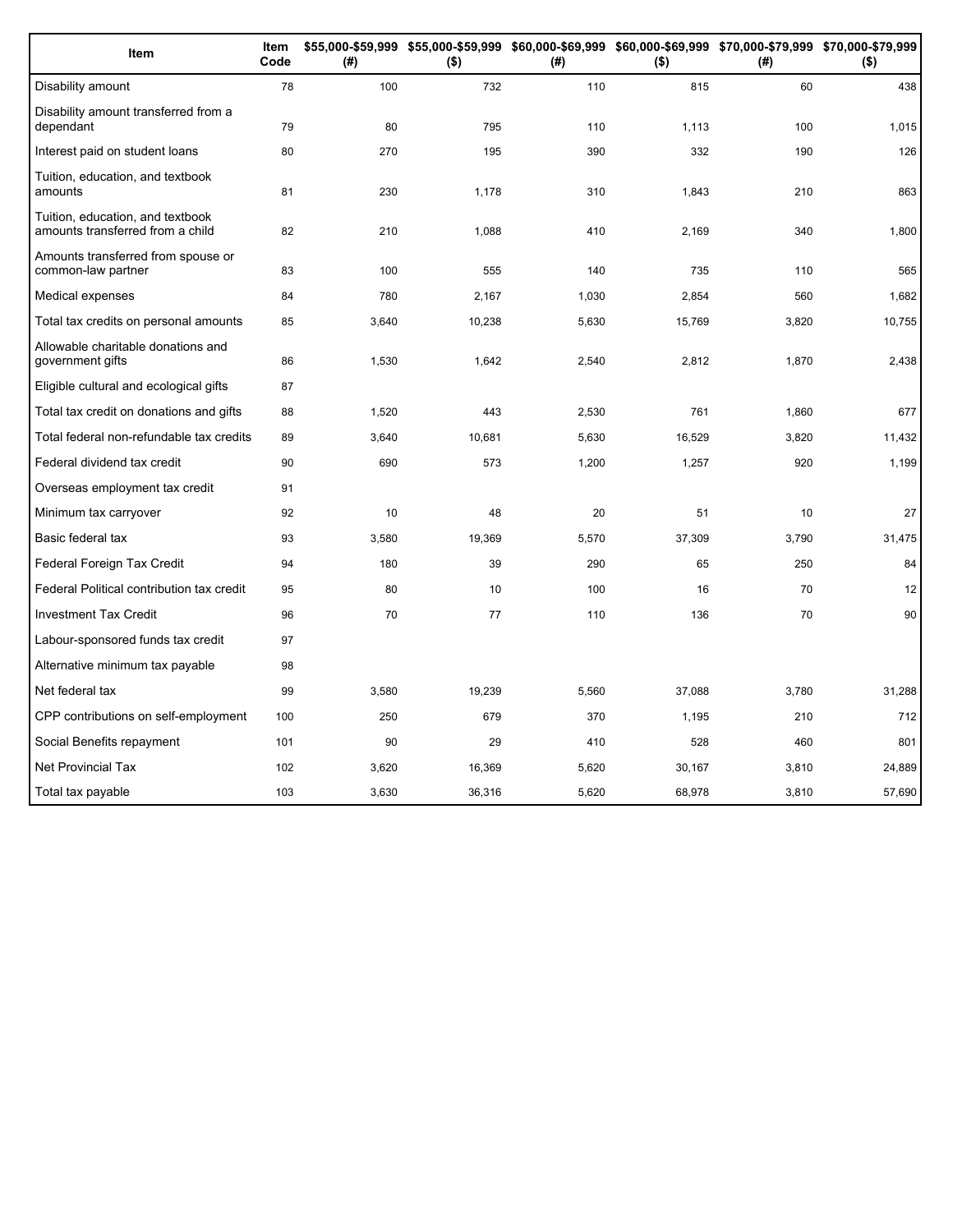| Item                                                              | Item<br>Code   | (# )  | $($ \$) | (#)   | $($ \$) | \$80,000-\$89,999 \$80,000-\$89,999 \$90,000-\$99,999 \$90,000-\$99,999 \$100,000-\$149,999 \$100,000-\$149,999<br>(# ) | $($ \$) |
|-------------------------------------------------------------------|----------------|-------|---------|-------|---------|-------------------------------------------------------------------------------------------------------------------------|---------|
| Number of taxable returns                                         | $\mathbf{1}$   | 2,200 |         | 1,350 |         | 2,680                                                                                                                   |         |
| Number of non-taxable returns                                     | 2              |       |         |       |         |                                                                                                                         |         |
| Total number of returns                                           | 3              | 2,200 |         | 1,350 |         | 2,680                                                                                                                   |         |
| Employment income                                                 | $\overline{4}$ | 1,870 | 134,228 | 1,150 | 89,958  | 2,320                                                                                                                   | 222,788 |
| Commissions (from employment)                                     | 5              | 40    | 1,600   | 30    | 1,466   | 50                                                                                                                      | 3,333   |
| Other employment income                                           | 6              | 170   | 803     | 130   | 716     | 290                                                                                                                     | 2,028   |
| Old Age Security pension (OASP)                                   | $\overline{7}$ | 280   | 1,673   | 170   | 997     | 290                                                                                                                     | 1,535   |
| CPP or QPP benefits                                               | 8              | 500   | 3,725   | 290   | 2,321   | 480                                                                                                                     | 3,585   |
| Other pensions or superannuation                                  | 9              | 410   | 15,542  | 240   | 9,613   | 420                                                                                                                     | 18,194  |
| Elected split-pension amount                                      | 10             | 80    | 647     | 40    | 479     | 90                                                                                                                      | 878     |
| Universal Child Care Benefit<br>(UCCB)                            | 11             | 40    | 60      | 30    | 36      | 40                                                                                                                      | 68      |
| Employment Insurance and other<br>benefits                        | 12             | 260   | 2,498   | 180   | 1,571   | 310                                                                                                                     | 2,507   |
| Taxable amount of dividends from<br>taxable Canadian corporations | 13             | 640   | 8,140   | 400   | 5,888   | 930                                                                                                                     | 23,162  |
| Interest and other investment<br>income                           | 14             | 680   | 1,253   | 410   | 1,038   | 880                                                                                                                     | 2,175   |
| Net partnership income (Limited<br>or non-active partners only)   | 15             |       |         |       |         | 10                                                                                                                      |         |
| Net rental income                                                 | 16             | 160   | 399     | 120   | 149     | 230                                                                                                                     | 733     |
| Taxable capital gains                                             | 17             | 260   | 1,718   | 170   | 1,428   | 380                                                                                                                     | 5,095   |
| Registered retirement savings<br>plan income (RRSP)               | 18             | 310   | 2,529   | 210   | 1,722   | 360                                                                                                                     | 4,082   |
| Other income                                                      | 19             | 430   | 2,299   | 280   | 2,237   | 600                                                                                                                     | 6,760   |
| Net business income                                               | 20             | 150   | 3,088   | 90    | 1,939   | 190                                                                                                                     | 5,723   |
| Net professional income                                           | 21             | 40    | 772     | 40    | 1,014   | 80                                                                                                                      | 3,594   |
| Net commission income                                             | 22             | 20    | 515     | 20    | 771     | 30                                                                                                                      | 1,310   |
| Net farming income                                                | 23             | 50    | 554     | 40    | 506     | 60                                                                                                                      | 2,084   |
| Net fishing income                                                | 24             | 80    | 3,830   | 60    | 3,331   | 120                                                                                                                     | 7,445   |
| Workers' compensation benefits                                    | 25             | 20    | 192     | 20    | 177     | 30                                                                                                                      | 287     |
| Social assistance payments                                        | 26             |       |         |       |         |                                                                                                                         |         |
| Net federal supplements                                           | 27             |       |         |       |         |                                                                                                                         |         |
| Total income assessed                                             | 28             | 2,200 | 186,142 | 1,350 | 127,592 | 2,680                                                                                                                   | 317,476 |
| Registered pension plan<br>contributions (RPP)                    | 29             | 1,120 | 5,771   | 610   | 3,463   | 1,110                                                                                                                   | 7,223   |
| RRSP deduction                                                    | 30             | 1,060 | 6,995   | 680   | 5,410   | 1,530                                                                                                                   | 16,095  |
| Deduction for elected<br>split-pension amount                     | 31             | 220   | 3,535   | 130   | 2,363   | 240                                                                                                                     | 5,083   |
| Annual union, professional, or like<br>dues                       | 32             | 1,010 | 879     | 570   | 543     | 980                                                                                                                     | 995     |
| Child care expenses                                               | 33             | 80    | 349     | 50    | 204     | 80                                                                                                                      | 402     |
| Business investment loss                                          | 34             |       |         |       |         |                                                                                                                         |         |
| Moving expenses                                                   | 35             | 10    | 112     | 10    | 38      | 10                                                                                                                      | 158     |
| Support payments made                                             | 36             |       |         |       |         | 30                                                                                                                      | 496     |
| Carrying charges and interest<br>expenses                         | 37             | 380   | 789     | 220   | 501     | 510                                                                                                                     | 1,213   |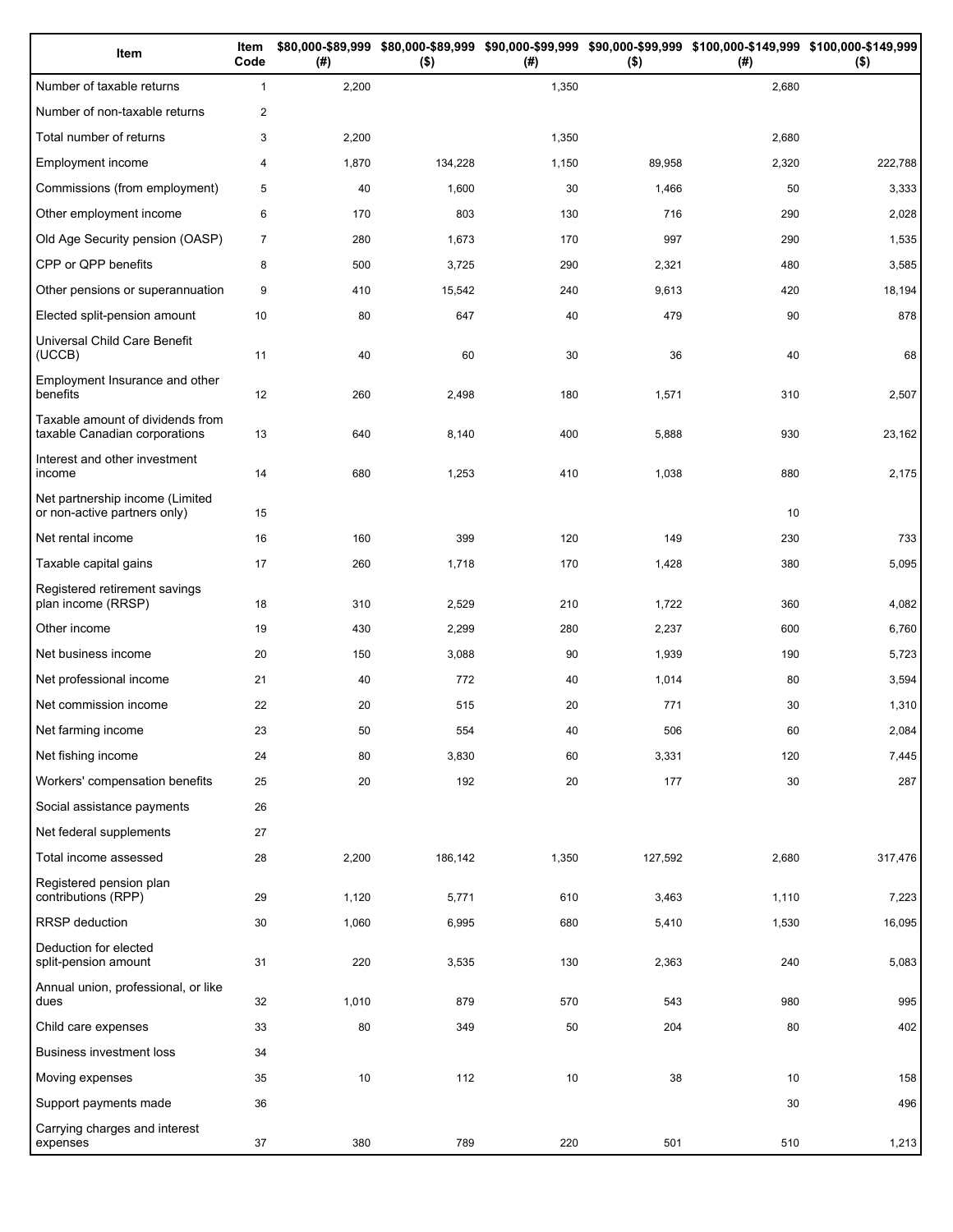| Item                                                                                              | Item<br>Code | (#)   | $($ \$) | (# )  | $($ \$) | \$80,000-\$89,999 \$80,000-\$89,999 \$90,000-\$99,999 \$90,000-\$99,999 \$100,000-\$149,999 \$100,000-\$149,999<br>(#) | $($ \$) |
|---------------------------------------------------------------------------------------------------|--------------|-------|---------|-------|---------|------------------------------------------------------------------------------------------------------------------------|---------|
| Deductions for CPP/QPP<br>contributions on self-employment<br>and other earnings                  | 38           | 130   | 240     | 110   | 179     | 190                                                                                                                    | 359     |
| Deductions for provincial parental<br>insurance plan (PPIP) premiums<br>on self-employment income | 39           |       |         |       |         |                                                                                                                        |         |
| Exploration and development<br>expenses                                                           | 40           |       |         |       |         |                                                                                                                        |         |
| Other employment expenses                                                                         | 41           | 110   | 524     | 80    | 377     | 190                                                                                                                    | 1,104   |
| Clergy residence deduction                                                                        | 42           |       |         |       |         |                                                                                                                        |         |
| Other deductions                                                                                  | 43           | 70    | 138     | 50    | 366     | 100                                                                                                                    | 408     |
| Total deductions before<br>adjustments                                                            | 44           | 2,000 | 19,521  | 1,240 | 13,531  | 2,430                                                                                                                  | 33,552  |
| Social benefits repayment                                                                         | 45           | 350   | 822     | 250   | 699     | 470                                                                                                                    | 1,630   |
| Net income after adjustments                                                                      | 46           | 2,200 | 165,800 | 1,350 | 113,364 | 2,680                                                                                                                  | 282,294 |
| Canadian Forces personnel and<br>police deduction                                                 | 47           |       |         |       |         |                                                                                                                        |         |
| Security options deductions                                                                       | 48           |       |         |       |         |                                                                                                                        |         |
| Other payments deductions                                                                         | 49           | 30    | 208     | 20    | 198     | 30                                                                                                                     | 292     |
| Non-capital losses of other years                                                                 | 50           |       |         |       |         |                                                                                                                        |         |
| Net capital losses of other years                                                                 | 51           | 70    | 149     | 50    | 125     | 100                                                                                                                    | 283     |
| Capital gains deduction                                                                           | 52           | 20    | 761     | 20    | 658     | 60                                                                                                                     | 3,805   |
| Northern residents deductions                                                                     | 53           |       |         |       |         | 30                                                                                                                     | 79      |
| Additional deductions                                                                             | 54           |       |         |       |         |                                                                                                                        |         |
| Farming/fishing losses of prior<br>years                                                          | 55           |       |         |       |         |                                                                                                                        |         |
| Total deductions from net income                                                                  | 56           | 130   | 1,450   | 100   | 1,101   | 230                                                                                                                    | 4,844   |
| Taxable income assessed                                                                           | 57           | 2,200 | 164,350 | 1,350 | 112,264 | 2,680                                                                                                                  | 277,450 |
| Basic personal amount                                                                             | 58           | 2,200 | 23,815  | 1,350 | 14,571  | 2,680                                                                                                                  | 29,034  |
| Age amount                                                                                        | 59           | 170   | 326     | 70    | 133     |                                                                                                                        |         |
| Spouse or common-law partner<br>amount                                                            | 60           | 150   | 1,050   | 100   | 767     | 280                                                                                                                    | 2,077   |
| Amount for eligible dependant                                                                     | 61           | 60    | 599     | 40    | 388     | 60                                                                                                                     | 599     |
| Amount for children 17 and under                                                                  | 62           | 570   | 2,412   | 360   | 1,559   | 790                                                                                                                    | 3,201   |
| Amount for infirm dependants age<br>18 or older                                                   | 63           |       |         |       |         |                                                                                                                        |         |
| CPP or QPP contributions<br>through employment                                                    | 64           | 1,800 | 3,919   | 1,100 | 2,406   | 2,210                                                                                                                  | 4,841   |
| CPP or QPP contributions on<br>self-employment and other                                          |              |       |         |       |         |                                                                                                                        |         |
| earnings<br>Employment Insurance premiums                                                         | 65           | 130   | 240     | 110   | 179     | 190                                                                                                                    | 359     |
| PPIP premiums paid                                                                                | 66           | 1,780 | 1,424   | 1,070 | 869     | 2,040                                                                                                                  | 1,634   |
| PPIP premiums payable on                                                                          | 67           |       |         |       |         |                                                                                                                        |         |
| employment income                                                                                 | 68           |       |         |       |         |                                                                                                                        |         |
| PPIP premiums payable on<br>self-employment income                                                | 69           |       |         |       |         |                                                                                                                        |         |
| Volunteer firefighters' amount                                                                    | 70           | 40    | 108     | 20    | 66      | 30                                                                                                                     | 75      |
| Canada employment amount                                                                          | 71           | 1,910 | 2,066   | 1,180 | 1,260   | 2,360                                                                                                                  | 2,559   |
| Public transit amount                                                                             | 72           |       |         |       |         |                                                                                                                        |         |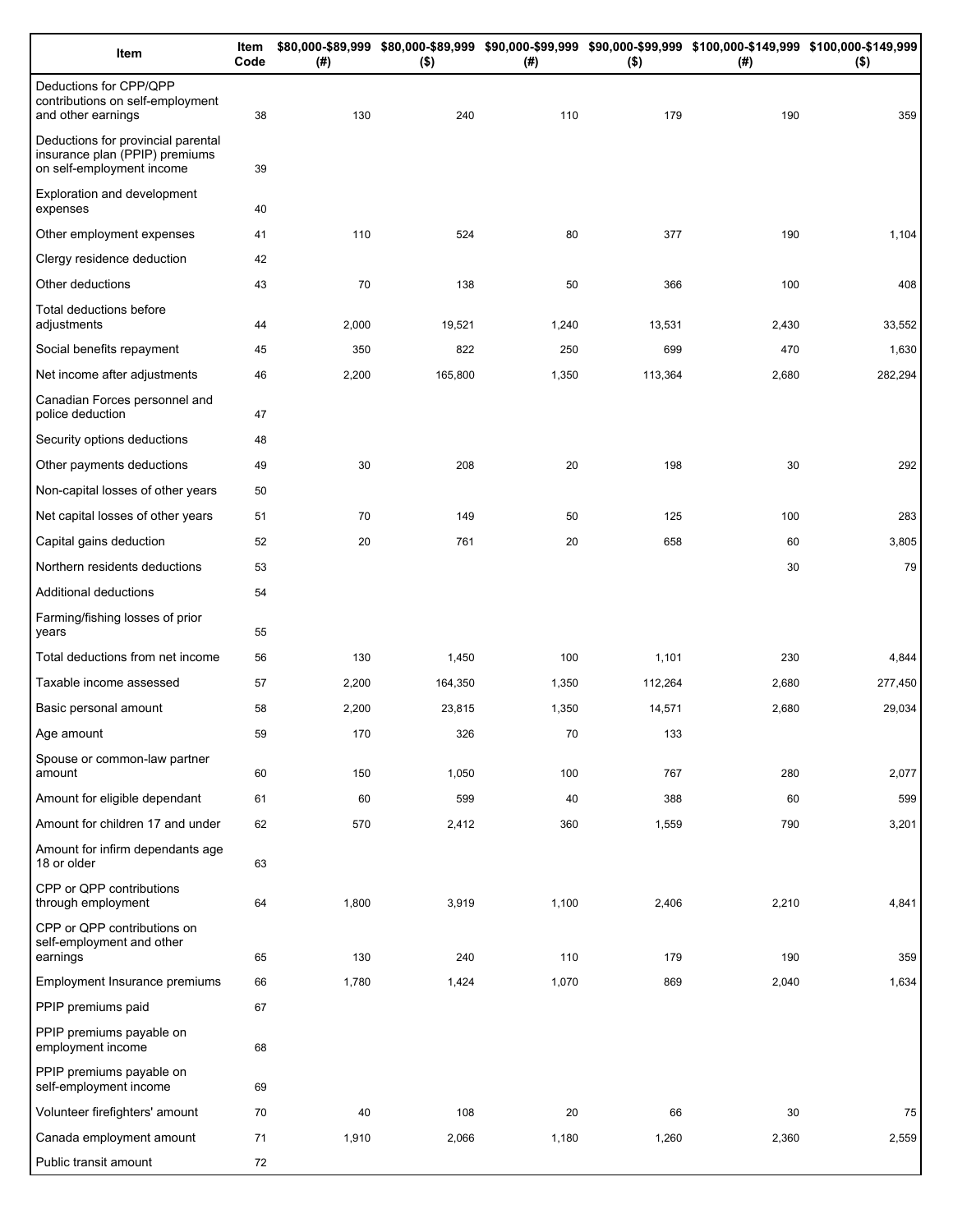| Item                                                                 | Item<br>Code | (# )  | $($ \$) | (#)   | $($ \$) | \$80,000-\$89,999 \$80,000-\$89,999 \$90,000-\$99,999 \$90,000-\$99,999 \$100,000-\$149,999 \$100,000-\$149,999<br>(#) | $($ \$) |
|----------------------------------------------------------------------|--------------|-------|---------|-------|---------|------------------------------------------------------------------------------------------------------------------------|---------|
| Children's fitness amount                                            | 73           | 400   | 259     | 270   | 173     | 530                                                                                                                    | 368     |
| Children's arts amount                                               | 74           | 110   | 55      | 110   | 51      | 190                                                                                                                    | 102     |
| Home buyers' amount                                                  | 75           | 20    | 89      | 10    | 55      | 20                                                                                                                     | 92      |
| Pension income amount                                                | 76           | 460   | 907     | 270   | 531     | 480                                                                                                                    | 930     |
| Caregiver amount                                                     | 77           | 30    | 137     | 20    | 85      | 20                                                                                                                     | 144     |
| Disability amount                                                    | 78           | 30    | 256     | 20    | 174     | 30                                                                                                                     | 219     |
| Disability amount transferred from<br>a dependant                    | 79           | 60    | 726     | 30    | 332     | 60                                                                                                                     | 632     |
| Interest paid on student loans                                       | 80           | 70    | 36      | 40    | 31      | 80                                                                                                                     | 65      |
| Tuition, education, and textbook<br>amounts                          | 81           | 100   | 581     | 50    | 308     | 80                                                                                                                     | 442     |
| Tuition, education, and textbook<br>amounts transferred from a child | 82           | 220   | 1,209   | 160   | 895     | 360                                                                                                                    | 2,077   |
| Amounts transferred from spouse<br>or common-law partner             | 83           | 50    | 283     | 40    | 179     | 50                                                                                                                     | 294     |
| Medical expenses                                                     | 84           | 240   | 730     | 140   | 554     | 290                                                                                                                    | 1,295   |
| Total tax credits on personal<br>amounts                             | 85           | 2,200 | 6,188   | 1,350 | 3,838   | 2,680                                                                                                                  | 7,674   |
| Allowable charitable donations<br>and government gifts               | 86           | 1,180 | 1,716   | 760   | 1,145   | 1,500                                                                                                                  | 2,671   |
| Eligible cultural and ecological<br>gifts                            | 87           |       |         |       |         |                                                                                                                        |         |
| Total tax credit on donations and<br>gifts                           | 88           | 1,180 | 471     | 760   | 315     | 1,490                                                                                                                  | 740     |
| Total federal non-refundable tax<br>credits                          | 89           | 2,200 | 6,659   | 1,350 | 4,153   | 2,680                                                                                                                  | 8,413   |
| Federal dividend tax credit                                          | 90           | 640   | 1,118   | 400   | 799     | 940                                                                                                                    | 3,168   |
| Overseas employment tax credit                                       | 91           |       |         |       |         | 20                                                                                                                     | 208     |
| Minimum tax carryover                                                | 92           | 10    | 37      |       |         | 30                                                                                                                     | 62      |
| Basic federal tax                                                    | 93           | 2,190 | 21,763  | 1,340 | 15,859  | 2,660                                                                                                                  | 43,432  |
| Federal Foreign Tax Credit                                           | 94           | 180   | 58      | 120   | 60      | 270                                                                                                                    | 243     |
| Federal Political contribution tax<br>credit                         | 95           | 50    | 10      | 40    | 9       | 110                                                                                                                    | 21      |
| <b>Investment Tax Credit</b>                                         | 96           | 60    | 97      | 40    | 50      | 70                                                                                                                     | 192     |
| Labour-sponsored funds tax credit                                    | 97           |       |         |       |         |                                                                                                                        |         |
| Alternative minimum tax payable                                      | 98           | 20    | 12      | 10    | 16      | 50                                                                                                                     | 82      |
| Net federal tax                                                      | 99           | 2,180 | 21,598  | 1,340 | 15,740  | 2,660                                                                                                                  | 42,975  |
| CPP contributions on<br>self-employment                              | 100          | 130   | 479     | 110   | 358     | 190                                                                                                                    | 717     |
| Social Benefits repayment                                            | 101          | 350   | 822     | 250   | 699     | 470                                                                                                                    | 1,630   |
| Net Provincial Tax                                                   | 102          | 2,200 | 17,253  | 1,350 | 12,470  | 2,680                                                                                                                  | 33,451  |
| Total tax payable                                                    | 103          | 2,200 | 40,152  | 1,350 | 29,267  | 2,680                                                                                                                  | 78,774  |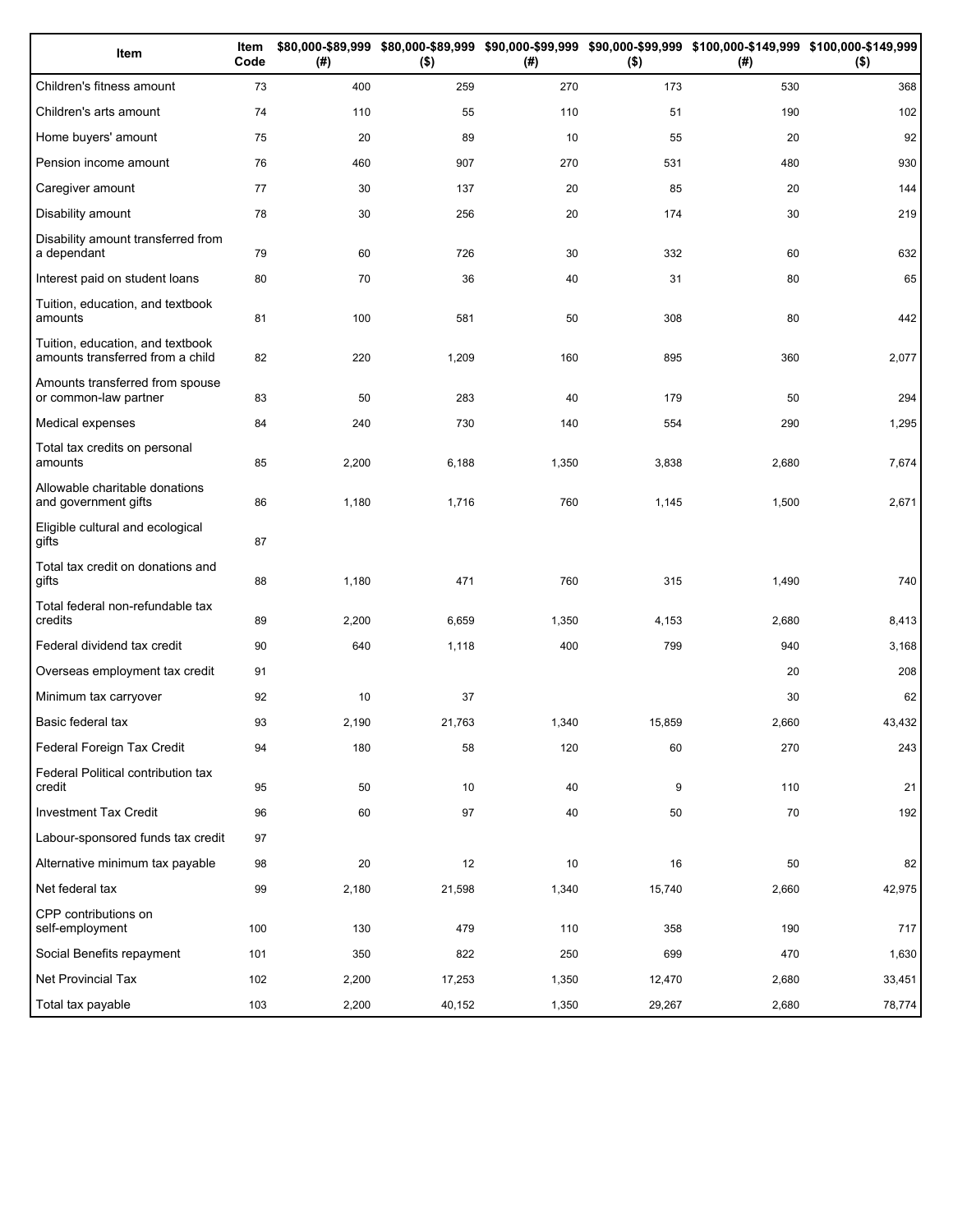| Item                                                                                           | Item<br>Code | (#) | \$150,000-\$249,999 \$150,000-\$249,999<br>$($ \$) | \$250,000<br>and<br>over (#) | \$250,000<br>and<br>over (\$) |
|------------------------------------------------------------------------------------------------|--------------|-----|----------------------------------------------------|------------------------------|-------------------------------|
| Number of taxable returns                                                                      | $\mathbf{1}$ | 890 |                                                    | 370                          |                               |
| Number of non-taxable returns                                                                  | 2            |     |                                                    |                              |                               |
| Total number of returns                                                                        | 3            | 890 |                                                    | 370                          |                               |
| Employment income                                                                              | 4            | 690 | 88,398                                             | 280                          | 61,603                        |
| Commissions (from employment)                                                                  | 5            | 30  | 3,325                                              | 20                           | 5,034                         |
| Other employment income                                                                        | 6            | 90  | 3,106                                              | 40                           | 2,409                         |
| Old Age Security pension (OASP)                                                                | 7            | 150 | 775                                                | 80                           | 374                           |
| CPP or QPP benefits                                                                            | 8            | 190 | 1,525                                              | 90                           | 747                           |
| Other pensions or superannuation                                                               | 9            | 150 | 8,117                                              | 50                           | 2,503                         |
| Elected split-pension amount                                                                   | 10           | 30  | 177                                                | 10                           | 62                            |
| Universal Child Care Benefit (UCCB)                                                            | 11           |     |                                                    |                              |                               |
| Employment Insurance and other benefits                                                        | 12           |     |                                                    |                              |                               |
| Taxable amount of dividends from taxable Canadian corporations                                 | 13           | 480 | 25,726                                             | 250                          | 33,268                        |
| Interest and other investment income                                                           | 14           | 400 | 1,715                                              | 230                          | 2,683                         |
| Net partnership income (Limited or non-active partners only)                                   | 15           | 20  | 18                                                 |                              |                               |
| Net rental income                                                                              | 16           | 100 | 862                                                | 30                           | 619                           |
| Taxable capital gains                                                                          | 17           | 220 | 7,252                                              | 160                          | 17,837                        |
| Registered retirement savings plan income (RRSP)                                               | 18           | 80  | 2,183                                              | 30                           | 1,394                         |
| Other income                                                                                   | 19           | 290 | 4,173                                              | 160                          | 7,391                         |
| Net business income                                                                            | 20           | 70  | 3,298                                              | 30                           | 1,417                         |
| Net professional income                                                                        | 21           | 90  | 7,273                                              | 70                           | 11,180                        |
| Net commission income                                                                          | 22           | 10  | 1,098                                              |                              |                               |
| Net farming income                                                                             | 23           | 40  | 1,745                                              | 20                           | 1,371                         |
| Net fishing income                                                                             | 24           | 20  | 2,391                                              |                              |                               |
| Workers' compensation benefits                                                                 | 25           |     |                                                    |                              |                               |
| Social assistance payments                                                                     | 26           |     |                                                    |                              |                               |
| Net federal supplements                                                                        | 27           |     |                                                    |                              |                               |
| Total income assessed                                                                          | 28           | 890 | 163,555                                            | 370                          | 151,064                       |
| Registered pension plan contributions (RPP)                                                    | 29           | 230 | 1,794                                              | 70                           | 621                           |
| <b>RRSP</b> deduction                                                                          | 30           | 520 | 9,202                                              | 220                          | 4,279                         |
| Deduction for elected split-pension amount                                                     | 31           | 90  | 1,853                                              | 20                           | 423                           |
| Annual union, professional, or like dues                                                       | 32           | 200 | 252                                                | 40                           | 64                            |
| Child care expenses                                                                            | 33           | 20  | 72                                                 |                              |                               |
| <b>Business investment loss</b>                                                                | 34           |     |                                                    |                              |                               |
| Moving expenses                                                                                | 35           |     |                                                    |                              |                               |
| Support payments made                                                                          | 36           | 10  | 333                                                |                              |                               |
| Carrying charges and interest expenses                                                         | 37           | 260 | 923                                                | 140                          | 1,053                         |
| Deductions for CPP/QPP contributions on self-employment and other earnings                     | 38           | 100 | 183                                                | 40                           | 64                            |
| Deductions for provincial parental insurance plan (PPIP) premiums on<br>self-employment income | 39           |     |                                                    |                              |                               |
| Exploration and development expenses                                                           | 40           | 10  | 155                                                |                              |                               |
| Other employment expenses                                                                      | 41           | 50  | 528                                                | 30                           | 608                           |
| Clergy residence deduction                                                                     | 42           |     |                                                    |                              |                               |
| Other deductions                                                                               | 43           | 30  | 472                                                | 20                           | 161                           |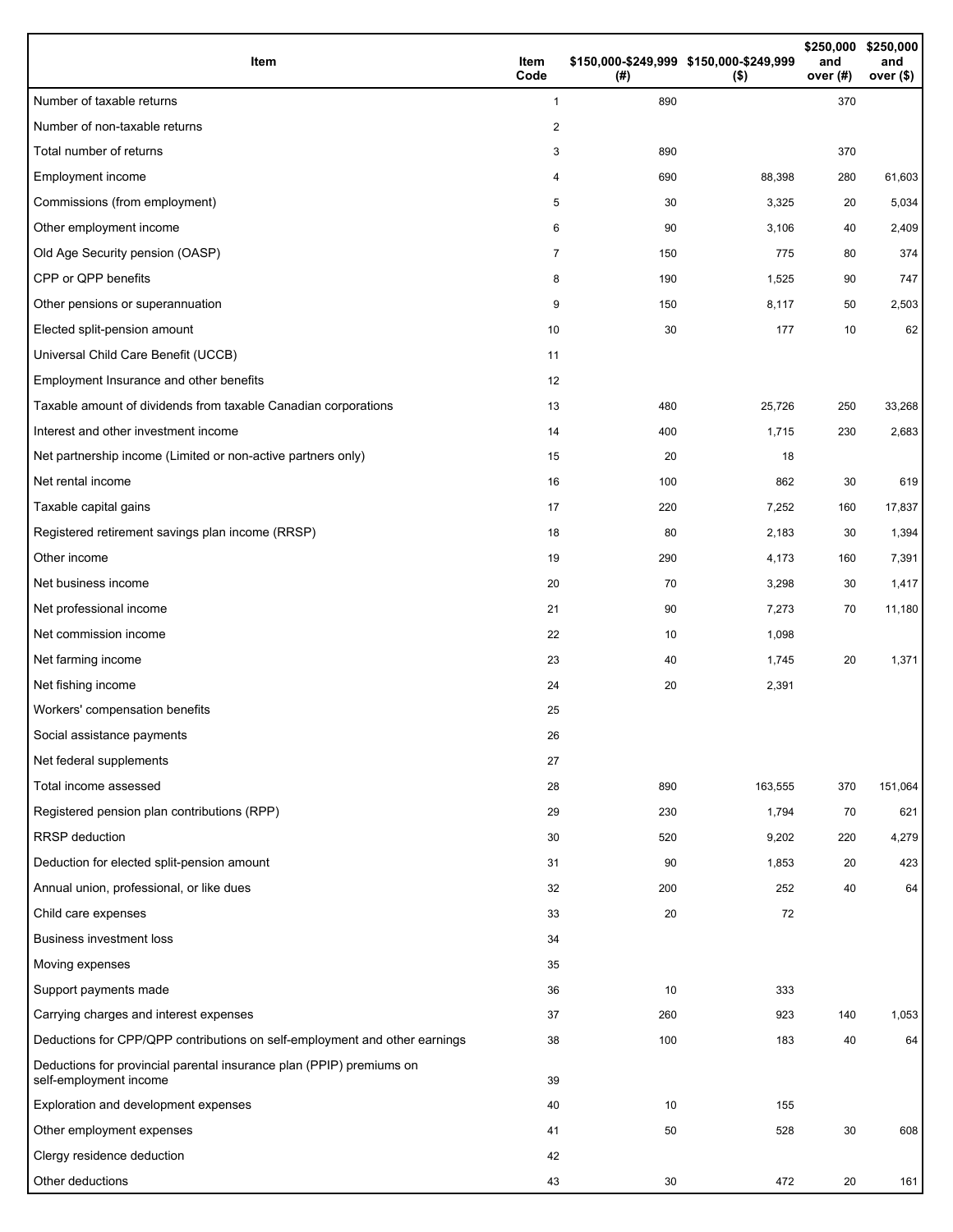| Item                                                              | <b>Item Code</b> | (# ) | \$150,000-\$249,999 \$150,000-\$249,999<br>$($ \$) | \$250,000<br>and<br>over (#) | \$250,000<br>and<br>over <sub>(</sub> |
|-------------------------------------------------------------------|------------------|------|----------------------------------------------------|------------------------------|---------------------------------------|
| Total deductions before adjustments                               | 44               | 780  | 15,916                                             | 330                          | 7,722                                 |
| Social benefits repayment                                         | 45               | 160  | 832                                                | 70                           | 388                                   |
| Net income after adjustments                                      | 46               | 890  | 146,807                                            | 370                          | 142,954                               |
| Canadian Forces personnel and police deduction                    | 47               |      |                                                    |                              |                                       |
| Security options deductions                                       | 48               |      |                                                    |                              |                                       |
| Other payments deductions                                         | 49               |      |                                                    |                              |                                       |
| Non-capital losses of other years                                 | 50               |      |                                                    |                              |                                       |
| Net capital losses of other years                                 | 51               | 70   | 250                                                | 50                           | 473                                   |
| Capital gains deduction                                           | 52               | 60   | 5,846                                              | 40                           | 9,799                                 |
| Northern residents deductions                                     | 53               |      |                                                    |                              |                                       |
| <b>Additional deductions</b>                                      | 54               |      |                                                    |                              |                                       |
| Farming/fishing losses of prior years                             | 55               |      |                                                    |                              |                                       |
| Total deductions from net income                                  | 56               | 140  | 6,260                                              | 100                          | 10,928                                |
| Taxable income assessed                                           | 57               | 890  | 140,547                                            | 370                          | 132,026                               |
| Basic personal amount                                             | 58               | 890  | 9,615                                              | 370                          | 3,959                                 |
| Age amount                                                        | 59               |      |                                                    |                              |                                       |
| Spouse or common-law partner amount                               | 60               | 90   | 672                                                | 50                           | 370                                   |
| Amount for eligible dependant                                     | 61               |      |                                                    |                              |                                       |
| Amount for children 17 and under                                  | 62               | 240  | 1,038                                              | 100                          | 446                                   |
| Amount for infirm dependants age 18 or older                      | 63               |      |                                                    |                              |                                       |
| CPP or QPP contributions through employment                       | 64               | 640  | 1,383                                              | 250                          | 535                                   |
| CPP or QPP contributions on self-employment and other earnings    | 65               | 100  | 183                                                | 40                           | 64                                    |
| Employment Insurance premiums                                     | 66               | 480  | 378                                                | 160                          | 130                                   |
| PPIP premiums paid                                                | 67               |      |                                                    |                              |                                       |
| PPIP premiums payable on employment income                        | 68               |      |                                                    |                              |                                       |
| PPIP premiums payable on self-employment income                   | 69               |      |                                                    |                              |                                       |
| Volunteer firefighters' amount                                    | 70               |      |                                                    |                              |                                       |
| Canada employment amount                                          | 71               | 710  | 770                                                | 290                          | 317                                   |
| Public transit amount                                             | 72               |      |                                                    |                              |                                       |
| Children's fitness amount                                         | 73               | 180  | 142                                                | 80                           | 57                                    |
| Children's arts amount                                            | 74               | 70   | 42                                                 | 30                           | 15                                    |
| Home buyers' amount                                               | 75               |      |                                                    |                              |                                       |
| Pension income amount                                             | 76               | 180  | 335                                                | 60                           | 105                                   |
| Caregiver amount                                                  | 77               |      |                                                    |                              |                                       |
| Disability amount                                                 | 78               |      |                                                    |                              |                                       |
| Disability amount transferred from a dependant                    | 79               | 30   | 279                                                |                              |                                       |
| Interest paid on student loans                                    | 80               |      |                                                    |                              |                                       |
| Tuition, education, and textbook amounts                          | 81               | 20   | 200                                                | 10                           | 70                                    |
| Tuition, education, and textbook amounts transferred from a child | 82               | 120  | 779                                                | 40                           | 220                                   |
| Amounts transferred from spouse or common-law partner             | 83               | 30   | 185                                                | 10                           | 35                                    |
| Medical expenses                                                  | 84               | 130  | 634                                                | 60                           | 359                                   |
| Total tax credits on personal amounts                             | 85               | 890  | 2,542                                              | 370                          | 1,027                                 |
| Allowable charitable donations and government gifts               | 86               | 550  | 2,105                                              | 260                          | 3,267                                 |